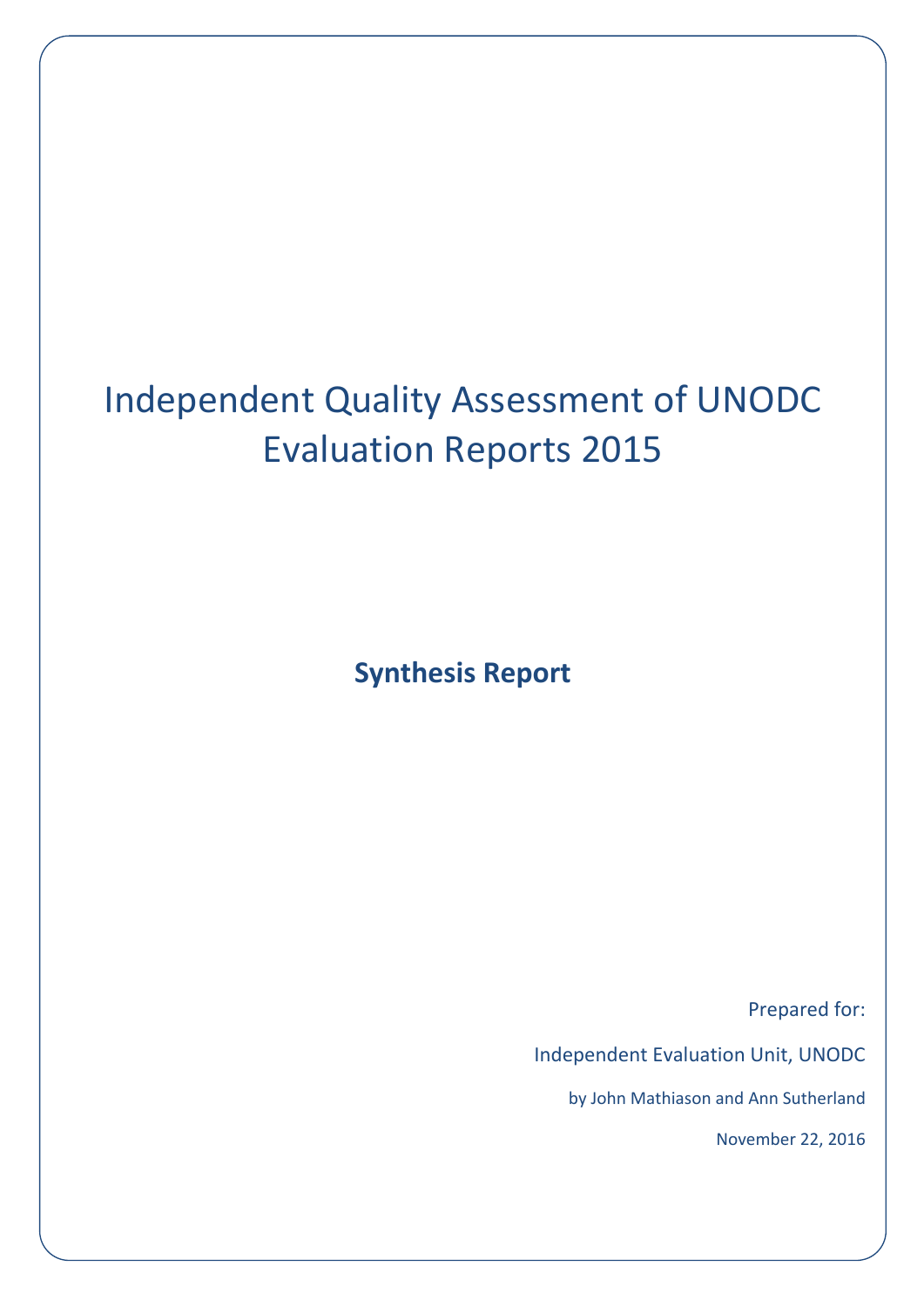## **CONTENTS**

| $\bf INTRODUCTION \,\, \ldots \,\, \ldots \,\, \ldots \,\, \ldots \,\, \ldots \,\, \ldots \,\, \ldots \,\, \ldots \,\, \ldots \,\, \ldots \,\, \ldots \,\, \ldots \,\, \ldots \,\, \ldots \,\, \ldots \,\, \ldots \,\, \ldots \,\, \ldots \,\, \ldots \,\, \ldots \,\, \ldots \,\, \ldots \,\, \ldots \,\, \ldots \,\, \ldots \,\, \ldots \,\, \ldots \,\, \ldots \,\, \ldots \,\, \ldots \,\, \ldots \,\, \ldots \,\, \ldots \,\, \ldots \,\, \ldots \,\, \ldots$ |  |
|--------------------------------------------------------------------------------------------------------------------------------------------------------------------------------------------------------------------------------------------------------------------------------------------------------------------------------------------------------------------------------------------------------------------------------------------------------------------|--|
|                                                                                                                                                                                                                                                                                                                                                                                                                                                                    |  |
|                                                                                                                                                                                                                                                                                                                                                                                                                                                                    |  |
|                                                                                                                                                                                                                                                                                                                                                                                                                                                                    |  |
|                                                                                                                                                                                                                                                                                                                                                                                                                                                                    |  |
|                                                                                                                                                                                                                                                                                                                                                                                                                                                                    |  |
|                                                                                                                                                                                                                                                                                                                                                                                                                                                                    |  |
|                                                                                                                                                                                                                                                                                                                                                                                                                                                                    |  |
|                                                                                                                                                                                                                                                                                                                                                                                                                                                                    |  |
|                                                                                                                                                                                                                                                                                                                                                                                                                                                                    |  |
|                                                                                                                                                                                                                                                                                                                                                                                                                                                                    |  |
|                                                                                                                                                                                                                                                                                                                                                                                                                                                                    |  |
|                                                                                                                                                                                                                                                                                                                                                                                                                                                                    |  |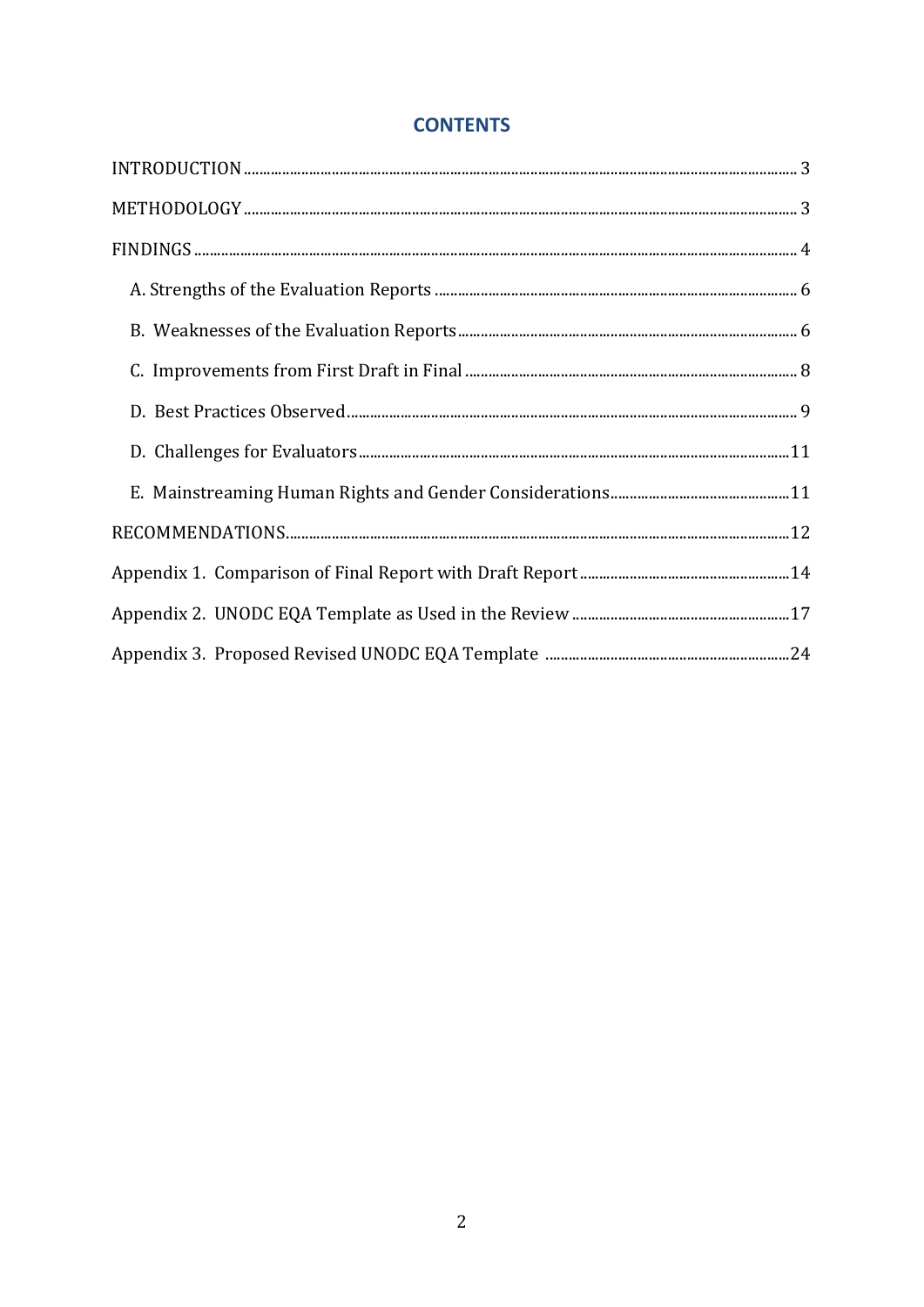## **INTRODUCTION**

The Independent Evaluation Unit (IEU) is leading and guiding evaluations in order to provide objective information on the performance of United Nations Office on Drugs and Crime (UNODC). As a member of the United Nations Evaluation Group (UNEG), IEU is following its Norms and Standards.

The number of independent project evaluations and in-depth evaluations has increased significantly over the past years at UNODC, generating important learning opportunities for all stakeholders, including IEU. UNODC's efforts to create better mechanisms for discussing and propelling strategic issues forward are being informed by IEU, whereby important insights are generated in the planning, implementation and finalization of evaluations.

Based on the pilot initiative in 2015 on the first Evaluation Quality Assessment (EQA) of all published evaluation reports from January 2014 to April 2015, IEU has decided to continue these efforts.

As a result, building on the first EQA in 2015 by further strengthening human rights and gender considerations in evaluations, this study continues to assess independently and objectively the quality of all published evaluation reports between 1 May 2015 and 15 December 2016 (2015: 9 in-depth and 6 project evaluations; an estimate for 2016 estimation of 3 in-depth and 19 project evaluations]. The present synthesized report covers 2015 including the results of the EQAs from 01 January to 30 April. Moreover, the quality of a random sample of 30% of first draft evaluation reports (per year) has been reviewed and assessed to analyze the qualitative changes between the first draft report and the published version.

This stage of the assignment took place from 15 October to 22 November 2016. It has been undertaken by two independent consultants - Dr. John Mathiason (Team Leader) and Ann Sutherland (Team Member). Both have extensive experience in conducting evaluations and meta-evaluations for international organizations. They are the Managing Director and Principal Associate, respectively, for Associates for International Management Services (AIMS).

## **METHODOLOGY**

The first phase of this assignment involved making revisions, in collaboration with IEU, to the EQA template used last year. Key references in this review process were the updated UNEG Norms and Standards for Evaluation (June 2016) and the revised UNEG UN-SWAP Evaluation Performance Indicator (2014). The substantive changes thus made were:

- Adjusting some of the criteria categories. The three categories of (i) Background, (ii) Evaluation Purpose and Scope, and (iii) Evaluation Methodology were combined into two as follows: (1) Project/Programme Background and Evaluation Purpose, and (ii) Evaluation Scope and Methodology. A category of Reliability was added;
- Inclusion of additional criteria on human rights and gender;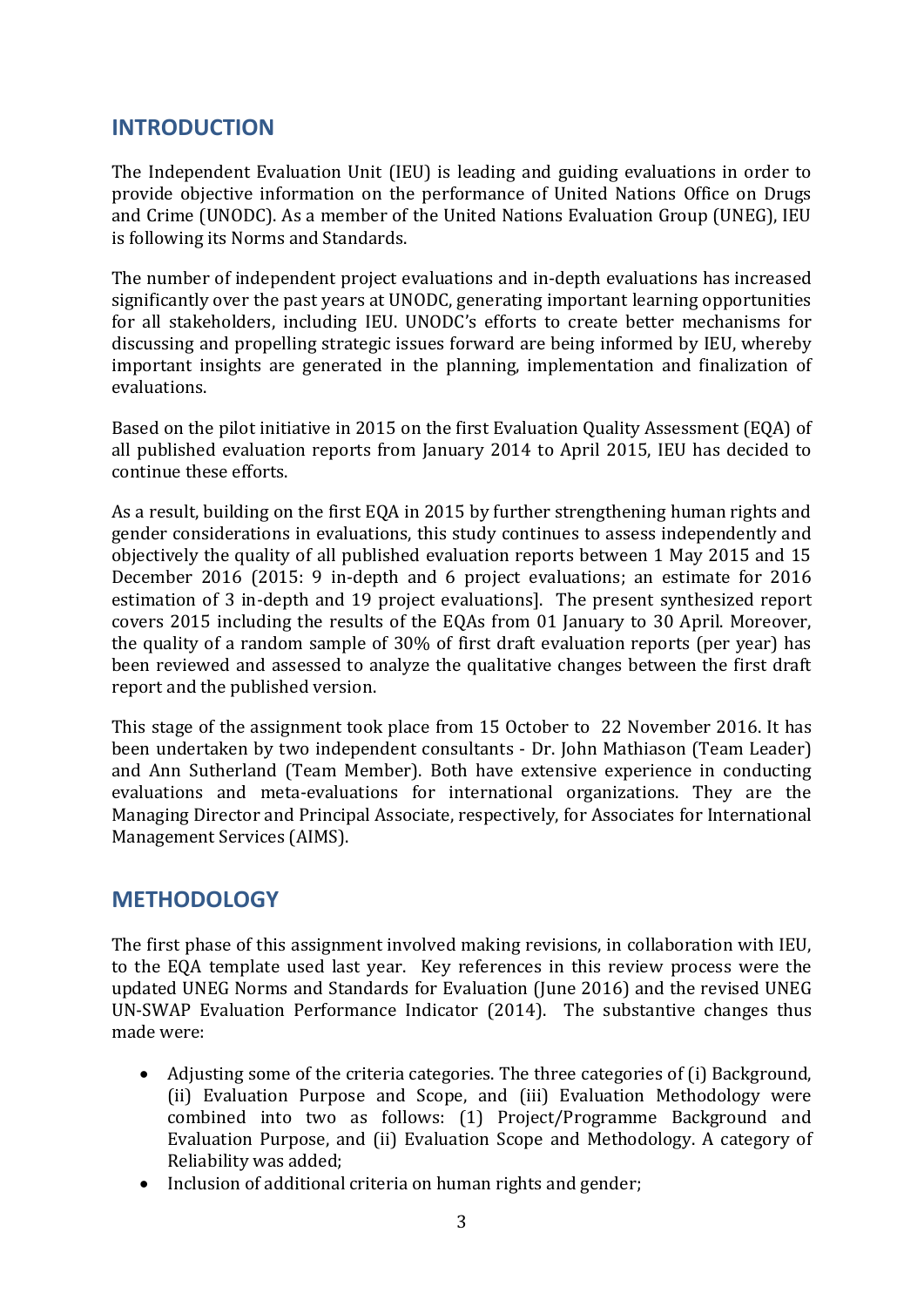Addition of a new section to the EQA template that specifically addresses the extent to which each evaluation met the four key UN-SWAP indicators.

The reviewers examined the quality of all of the evaluation reports produced during 2015, including seven that had been reviewed for the previous synthesis. The total number of evaluations for the year was 22. Half of these were in-depth evaluation and half were independent evaluations. The reviewers also compared the final drafts of a third of the evaluations, randomly selected, with the first drafts to observe any differences that could be attributed to the process of commenting on the first drafts by IEU. Four of these were drafts of in-depth evaluations and three were drafts of independent evaluations.

The evaluation quality assessments used the new template for all of the evaluations that had not been previously assessed. To ensure consistency of the review process, both reviewers independently assessed three In-Depth and two Independent Project Evaluation reports. These reports were randomly selected and were rated according to the nine EQA criteria categories. The reviewers then compared their comments and scores for each criterion as well as the overall score. In all cases the overall scores were the same. There were minor differences in criteria scores and there were non-material differences in comments. The differences were discussed and resolved. As it was evident that there was consistency between the team, the remaining reports were each rated by one person; assignments were based on each reviewer's area of expertise and language skills. Team members consulted each other in the two cases where there was some uncertainty about the scoring. Overall, one third of the evaluation reports were assessed by both reviewers.

The team used the "Unsatisfactory" rating only when the criteria elements were missing or very poorly addressed. Similarly, "Very Good" was only used when all criteria were fully met. As a result, "Fair" was used when the criteria were generally not met, and therefore that score can be understood to mean that the reports, or pieces of the reports, were not well done. The Evaluation Quality Assurance (EQA) template used for the assessment is shown in the Annex.

## **FINDINGS**

Overall, all of the 22 reports produced in 2015 were of adequate quality. As seen in Table 1, one report received a Very Good rating and no reports were rated as Unsatisfactory.

**Table 1: Overall Rating**

|              | <b>Unsatisfactory</b> | Fair | Good | <b>Very Good</b> | <b>Total</b> |
|--------------|-----------------------|------|------|------------------|--------------|
| # of Reports |                       | 12   |      |                  | 22           |
| % of Reports |                       | 55%  | 41%  | 5%               | 100%         |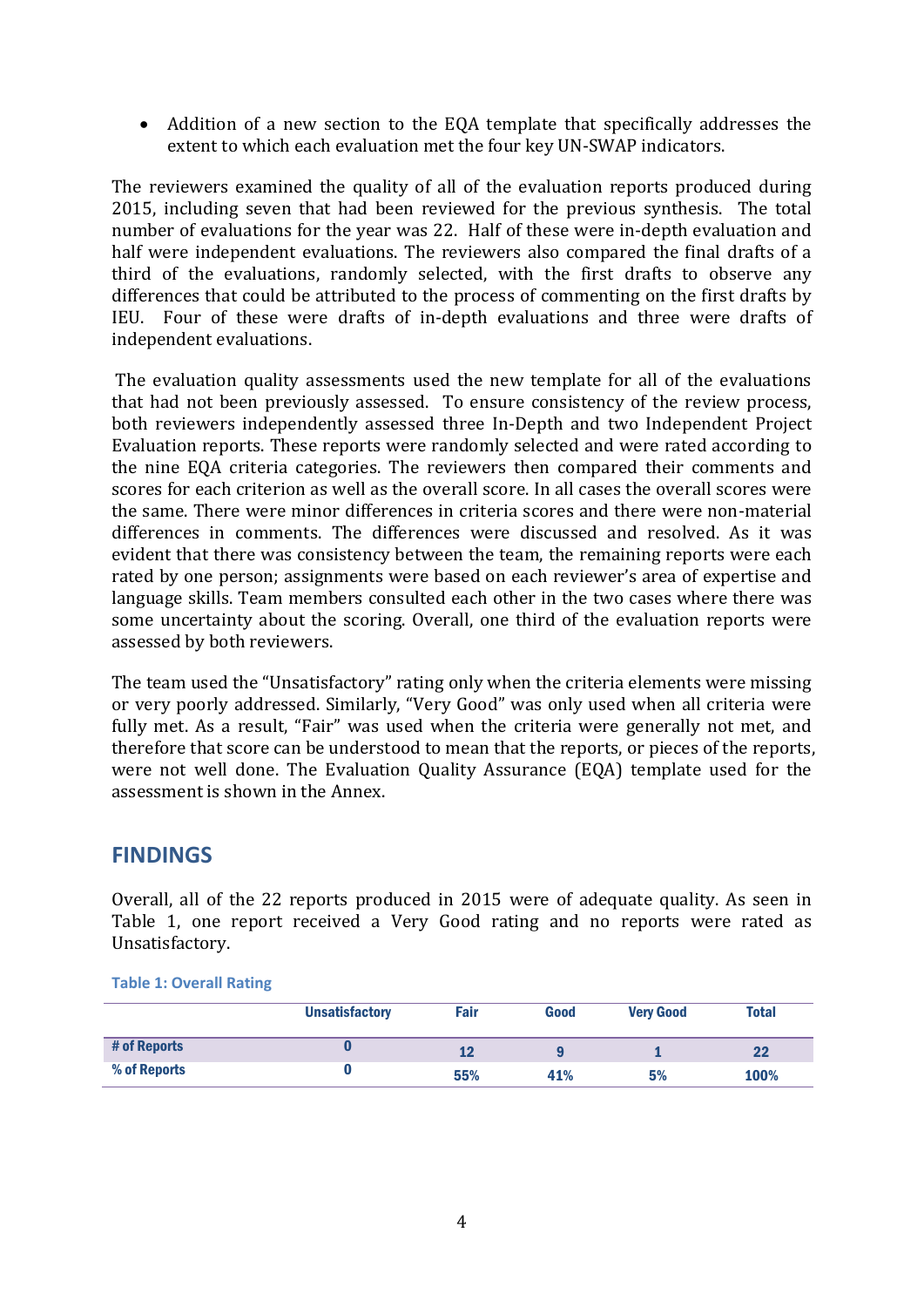There were, as last year, some differences by criterion. Table  $2<sup>1</sup>$  shows that the criterion that was most likely to be fair or unsatisfactory was Scope and Methodology, largely because of problems in data collection including sampling. Content and Purpose was also relatively less strong, mostly because of inadequate description of the project and the frequent absence of logical frameworks. However, Lessons Learned and the overall Presentation and Structure are generally good. These results are slightly less favorable than those in 2014/15 but may reflect the more precise criteria in the new template.



**Table 2: Report Rating by Criteria**

**Table 3: Report Rating by Subject**

<u>.</u>



 $1$  Note that fewer reports were rated for Reliability because this category was not included in the previous EQA review process.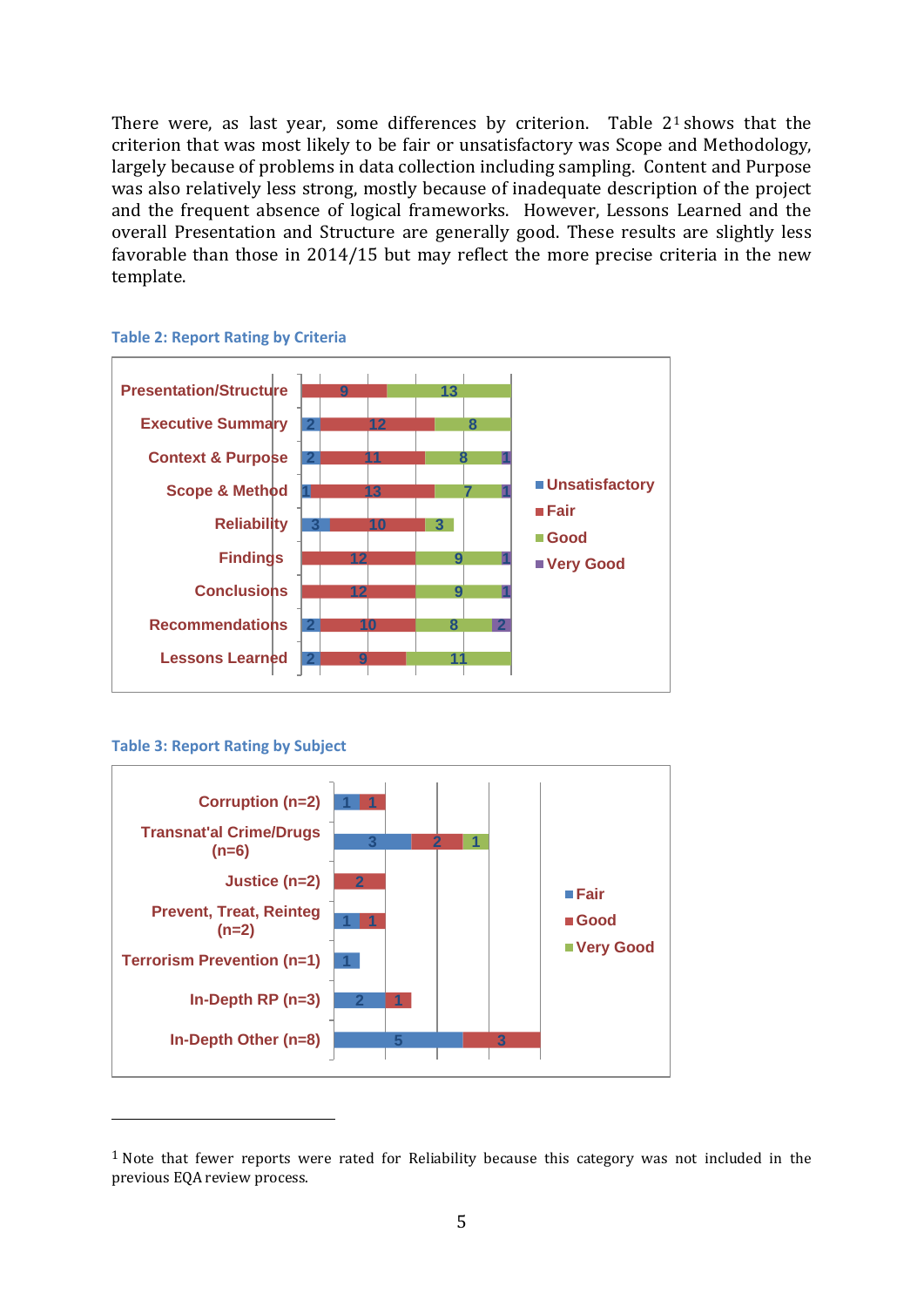#### **A. Strengths of the Evaluation Reports**

There were five primary strengths observed across the evaluation reports reviewed.

**Consistency with DAC and UNEG Norms:** The reports generally conformed to the accepted norms and guidelines.

**Adherence to ToRs:** For the most part, the reports adhered to their respective ToRs, within the limits of, sometimes, extensive ToR requirements (one ToR included 32 evaluation questions). In at least one case, the evaluators consolidated the questions so that the analysis was more readable.

**Presentation and Structure**: This section of the reports received the highest scores with 13 of 22 reports receiving a rating of Good. The most common concern is that some report use minimal visual aids or formatting techniques to break up extensive narrative and increase readability.

**Scoring by Thematic Sector:** The most highly rated theme was Justice – there were two reports within this theme and both were rated as Good. The only report to receive a rating of Very Good was one on Transnational Crime and Drugs. Overall, the Independent Project evaluations rated more highly than the In-Depth evaluations.

**Human Rights and Gender:** The extent to which human rights and gender are addressed within the projects/programmes under review is now consistently included in UNODC evaluation reports.

#### **B. Weaknesses of the Evaluation Reports**

There are eight general types of weaknesses that the reviewers identified.

**Executive Summaries:** This was one of two weakest sections of the report with only 36% of reports receiving a Good or higher rating. The primary concern is the length of this section. The IEU's guidelines reasonably state that the Executive Summary should be a maximum of 4 pages yet most reports exceed this length and some are as long as 11 pages. A common factor contributing to the excessive length is the inclusion of detailed Findings. Further weaknesses are the Purpose of the evaluation not being stated and the Methodology not being adequately specified. The description of the Methodology should be succinct yet sufficient to inform the reader of the robustness of the evaluation process.

**Absence of Logframes:** As was the case in the previous synthesis report, the most significant concern is the absence of results frameworks and clear indicators to measure the progress or achievement of the intervention against its planned results. The majority of the evaluation reports cited the lack of a strong logframe as a design or management flaw that prevented an adequate programme/project evaluation process from being carried out. Logframes were rarely included in the reports and only in one case did the evaluators prepare an improved framework (this was the one Very Good evaluation report). Revised Logframes should be mandatory components of evaluations since they are intended to express what has been promised in terms of outcomes and objectives to be achieved. If evaluators find existing ones inadequate, then there should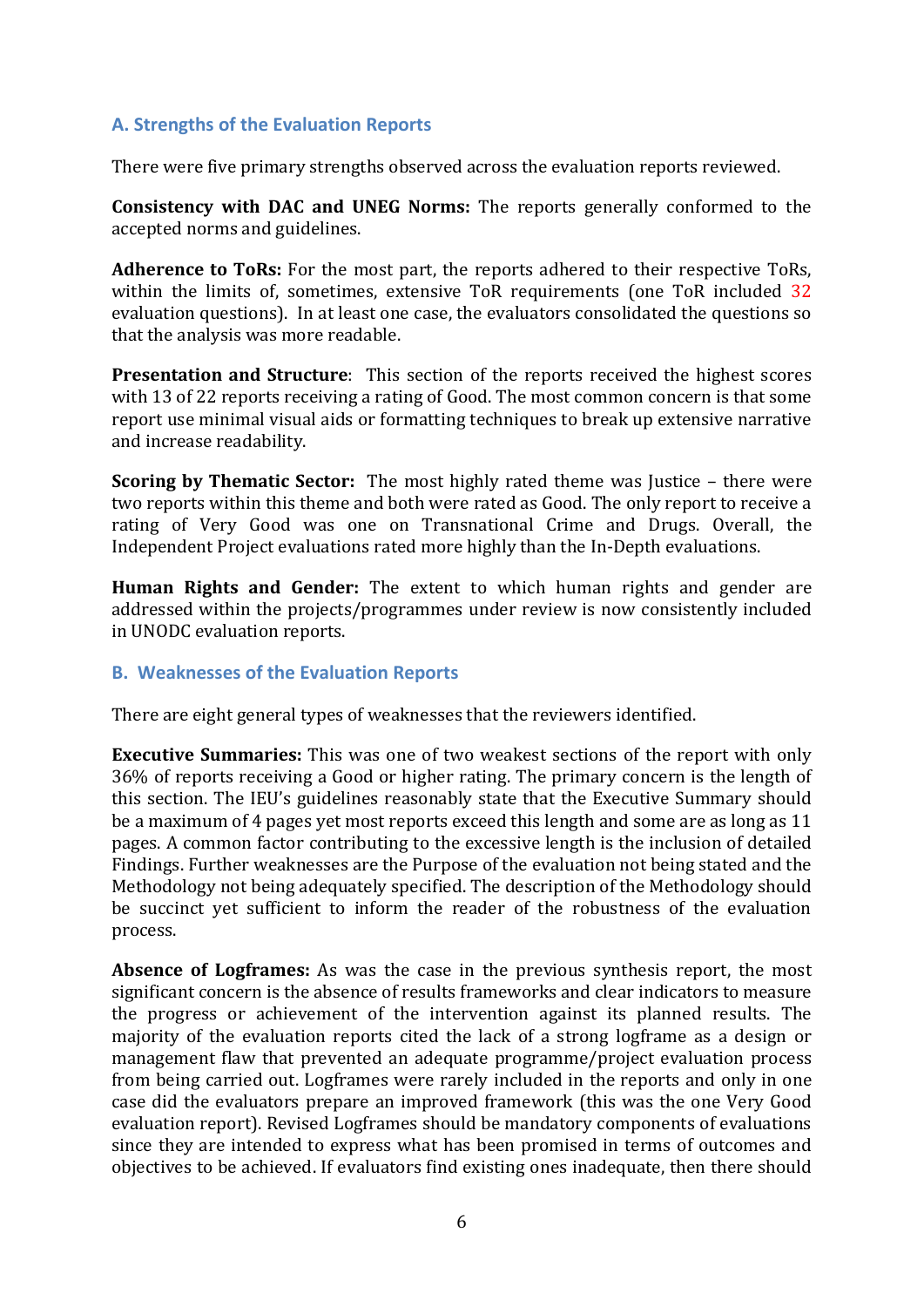be some attempt to construct a logframe, or a least a basic results chain, in order to be clear about what the evaluation process is measuring. At a minimum, the evaluators should articulate the proposed chain of results or program theory.

**Methodology Section**: This continued to be a weak section of the reports with only 36% achieving a rating of good or higher. The major shortcomings are that:

- $\bullet$  Most evaluators did not employ a sampling frame<sup>2</sup>:
- Those consulted during the evaluation process were not disaggregated by stakeholder group or other distinguishing factor such as gender, and in several cases, even just the total number of people consulted was not provided;
- Few evaluations included quantitative data collection processes even though this was often requested in the ToR. In the case of the KGZT90 report, a survey was conducted but no quantitative results were reported;
- Interview protocols (when provided) often replicate the key questions in the ToR. In such cases, the questions require an understanding of evaluation terminology that respondents are unlikely to have. An example is, "based on your experience, were the actions taken by <this project implementers> to achieve the project's outputs efficient?" (XSP/X70 report, p. 55). This report noted that respondents were frequently not able to answer the questions posed;
- The sources of data are often not evident in the findings or are not linked to the findings. This makes it difficult to know if the findings are just based on the perceptions of the evaluator;
- There was generally no indication of how data analysis processes were carried out.

Improvements noted in the Methodology section from the previous year are:

<u>.</u>

- Most reports include an annex with the list of stakeholders consulted. In most cases this did not include names or positions, but the organization and section of the organization represented are stated
- Reports consistently now include limitations of the study, although fewer indicate how the limitations were overcome.

**Summary Matrix:** There was inconsistency in how information is presented in the Evidence column. In most reports only the general source of information is cited (i.e. "documents, interviews"). Although there are instructions in the IEU Guidance for filling in the Findings and Recommendations' columns, there is no comparable explanation for Evidence. In fact, in one first draft of an evaluation, details were provided on the

<sup>2</sup> According to UNEG Standards, the sampling frame is expected to address: area and population to be represented, rationale for selection, mechanics of selection, numbers selected out of potential subjects, and limitations of the sample. Sampling is critical for ensuring that respondents are representative of key stakeholder groups, thereby ensuring the validity of the evaluation process.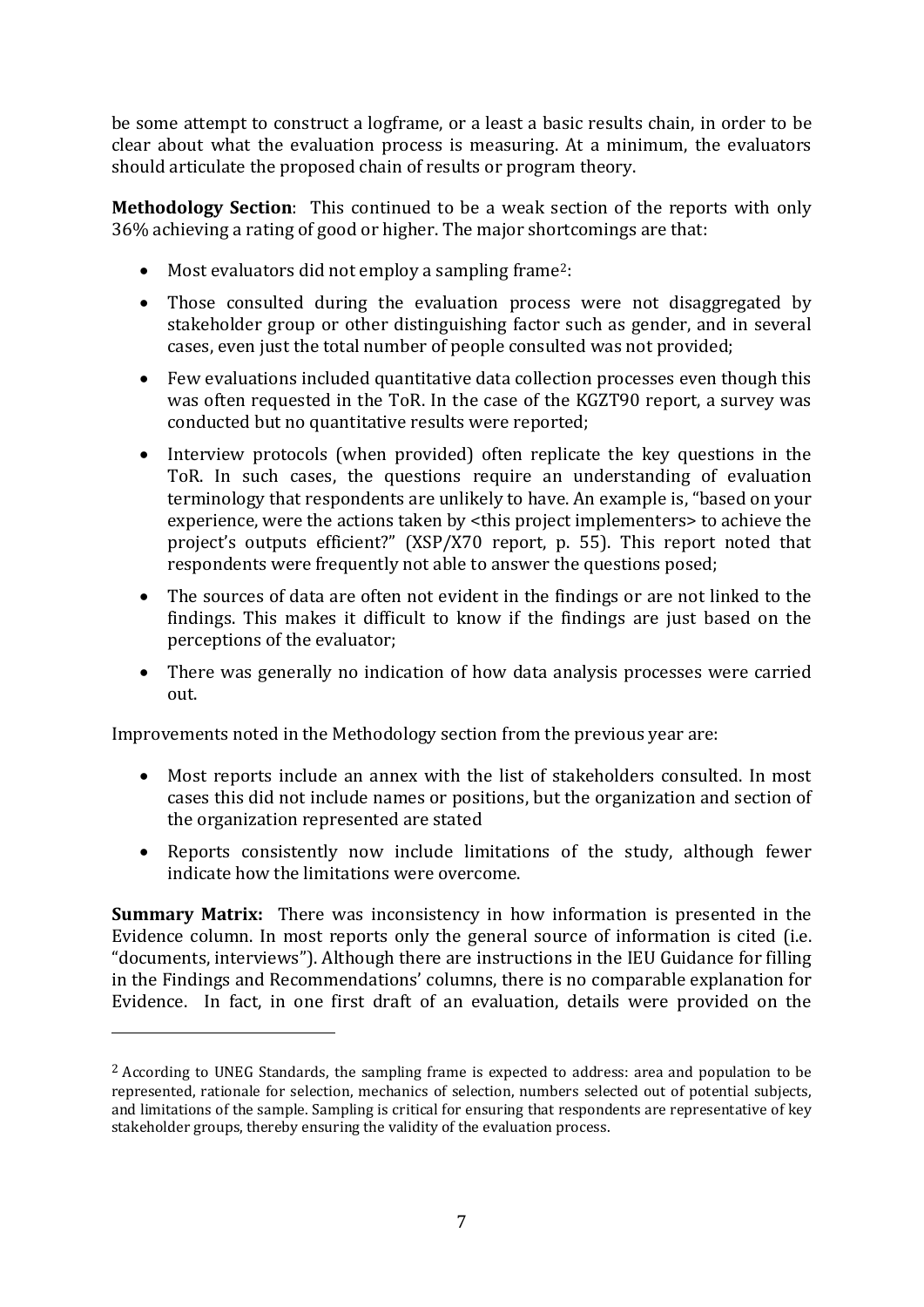evidence that showed clearly the basis for the finding, but that was converted into general sources in the final version of the document.

**Reliability of Data:** This was a new category added to reflect the importance of the quality of data and robustness of data collection processes. Only three of the 16 reports reviewed for this factor were rated as Good and three were Unsatisfactory. It is possible that the evaluators used more rigor in the their data collection approaches but did not document the processes in their reports.

**Participation of Core Learning Partners (CLP)3:** Although several reports described the main project stakeholders as having some level of involvement – primarily in the design of the evaluation (such as reviewing the Inception Report) – rarely were they noted as having a role in contributing to the conclusions or reviewing the draft report. In most cases, the involvement of the CLP appears to be restricted to providing input through regular data collection processes.

**Use of Visual Aids:** Visuals aids were used more frequently than in the previously reviewed reports, however in several cases there continued to be formatting mistakes that affected their usefulness in conveying information.

**Scoring by Thematic Area:** As noted, the In-Depth reports tended to be weaker overall than the Independent evaluations. The common issue of concern was the absence of an overall results framework, and this limited the quality of the Effectiveness section. This was particularly evident in the evaluation of Regional Programmes where the evaluators were challenged to assess the results of the overarching RP as well as, to varying extents, the sub-programmes and projects. In some cases the evaluators concluded it was not possible to assess the results of the RP itself and focused their efforts on the Design and Relevance sections.

#### **C. Improvements from First Draft in Final**

<u>.</u>

As requested, the reviewers compared the final drafts of seven evaluations with their first drafts on which IEU will have commented. These were randomly selected from the 22 evaluations. The results of the comparison are shown in Table 4 and the specific analysis is shown in Annex 1. Ultimately, there is no connection between changes made and the rating given to the evaluation.

As can be seen, the extent to which changes were made varies. In two cases, many changes were made, while in two no changes were made. For the most part, the redrafted sections were more clearly formulated in one or more ways, i.e. additional evidence was provided, main findings were highlighted at the beginning or end of subsections, more 'diplomatic' language was inserted, and visual aids were added. However,

 $3$  Good practice in this regard can be found in the DAC guidelines which state that stakeholders should be given the opportunity to comment on findings, conclusions, recommendations and lessons learned. They further state that the evaluation report should reflect these comments and acknowledge any substantive disagreements.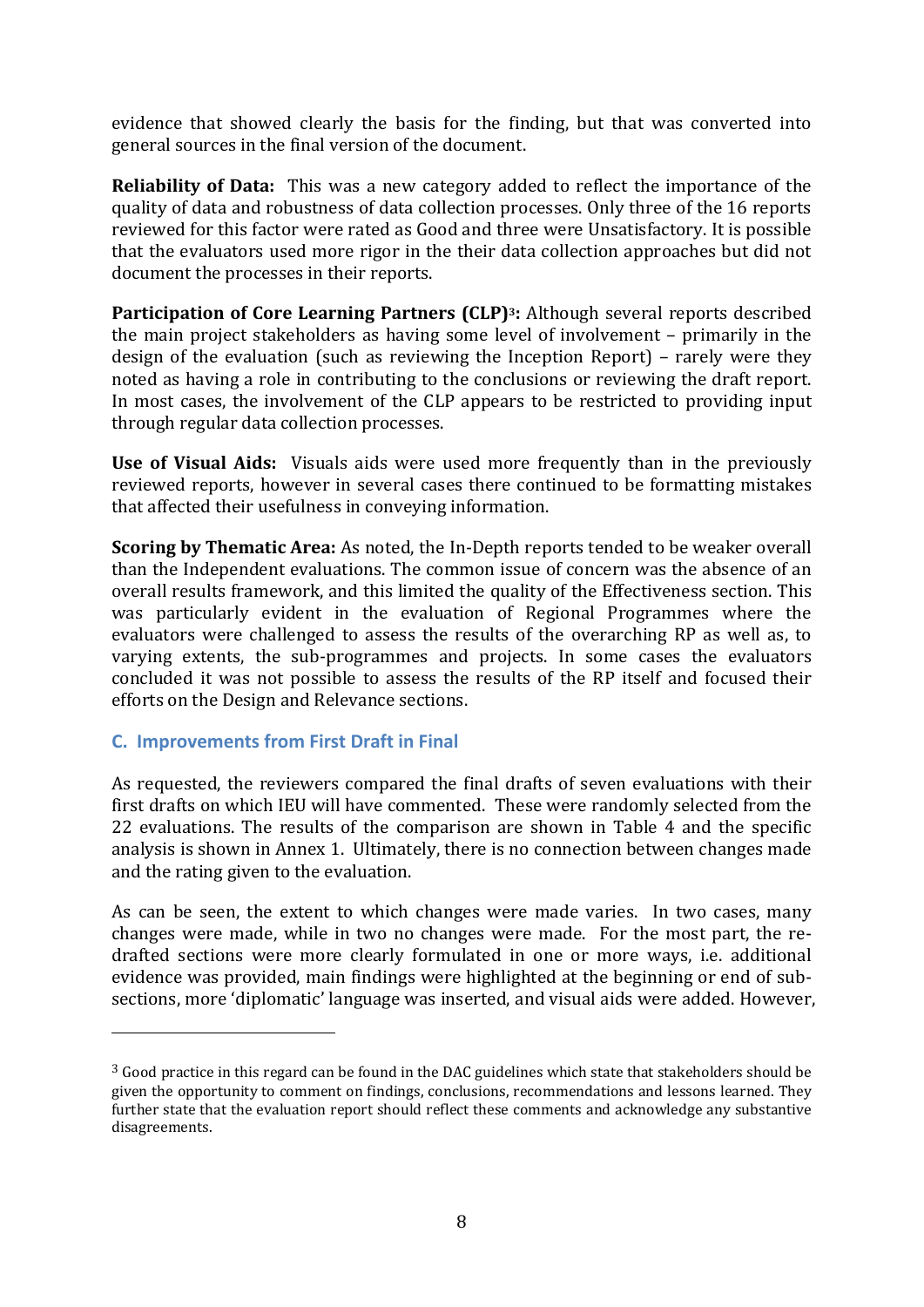not all of the changes were improvements – one draft report had a succinct Executive Summary that became densely written and overly lengthy in the final version. It is also likely that the final drafts do not include all annexes. An annex in one report included the results of an online survey - it takes up 60 pages because it was not formatted properly. This would generally be caught in a review process.

|                                                                            | Date of first /<br>final draft | 4+ months<br><b>between</b><br><b>versions</b> | <b>Substantive</b><br><b>Changes</b> | <b>Final</b><br><b>Rating</b> |
|----------------------------------------------------------------------------|--------------------------------|------------------------------------------------|--------------------------------------|-------------------------------|
| <b>GMCP In-Depth - Global Maritime Crime (Justice)</b>                     | Sept 2015<br>Oct 2015          | N <sub>o</sub>                                 | Some                                 | Fair                          |
| <b>RP Eastern Africa Final</b>                                             | Jun 2015<br>Jun 2015           | <b>No</b>                                      | <b>None</b>                          | Fair                          |
| <b>RP Arab States Final</b>                                                | Mar 2015<br>Jul 2015           | Yes                                            | Many                                 | Fair                          |
| <b>RP West Africa Final</b>                                                | Apr 2015<br>Dec 2015           | Yes                                            | Many                                 | Good                          |
| <b>BRAX63 Human Trafficking Brasil Final</b>                               | Jan 2014<br>Jun 2015           | Yes                                            | <b>None</b>                          | Fair                          |
| RERE29 Precursor Control Central Asia and<br>Azerbaijan Final              | <b>Nov 2014</b><br>Apr 2015    | Yes                                            | Some                                 | Fair                          |
| KGZT90 Criminal Justice & Prison Reform Kyrgyz<br><b>Republic Mid-term</b> | May 2015<br>Aug 2015           | <b>No</b>                                      | Some                                 | Good                          |

#### Table 4. Comparison of First and Final Drafts of a Sample of Evaluations

Although assumptions can be made about the contribution of feedback from the IEU, it is not possible to attribute differences between the draft and final documents with any certainty as the text of the final reports did not note the type of input received.

There were differences in time between the first draft and the final. The average time was 5.4 months, ranging from almost no time (RP Eastern Africa Final) and almost a year and a half (BRAX63). In the latter case, one factor might be that the evaluation was written in Portuguese.

#### **D. Best Practices Observed**

Many examples of best practices were included in the previous summary report. These primarily focused on approaches that evaluators used to clearly specify the results and to increase the readability of the reports. Below are additional examples that mainly focus on improving evaluation quality.

**Reconstruction of the logical framework:**. A problem in several evaluations was that the evaluators found that the logical frameworks (or results matrices) did not indicate expected outcomes. In these cases, the evaluators took the logframes in the Terms of Reference as gospel and this contributed to the problem. In the evaluation rated very good (GLOU61 Global eLearning Program - Drugs, Crime & Terrorism), the evaluators, in the inception report, reconstructed the logical framework to show clearly expected outcomes and the expected causal connection with the project's output. The revised logframe that was used is shown in Exhibit 1.

#### Exhibit 1: Example of revised logical framework (excerpts)

**Project Objective/ impact/ ultimate outcome:** Enhancing law enforcement response to global human security challenges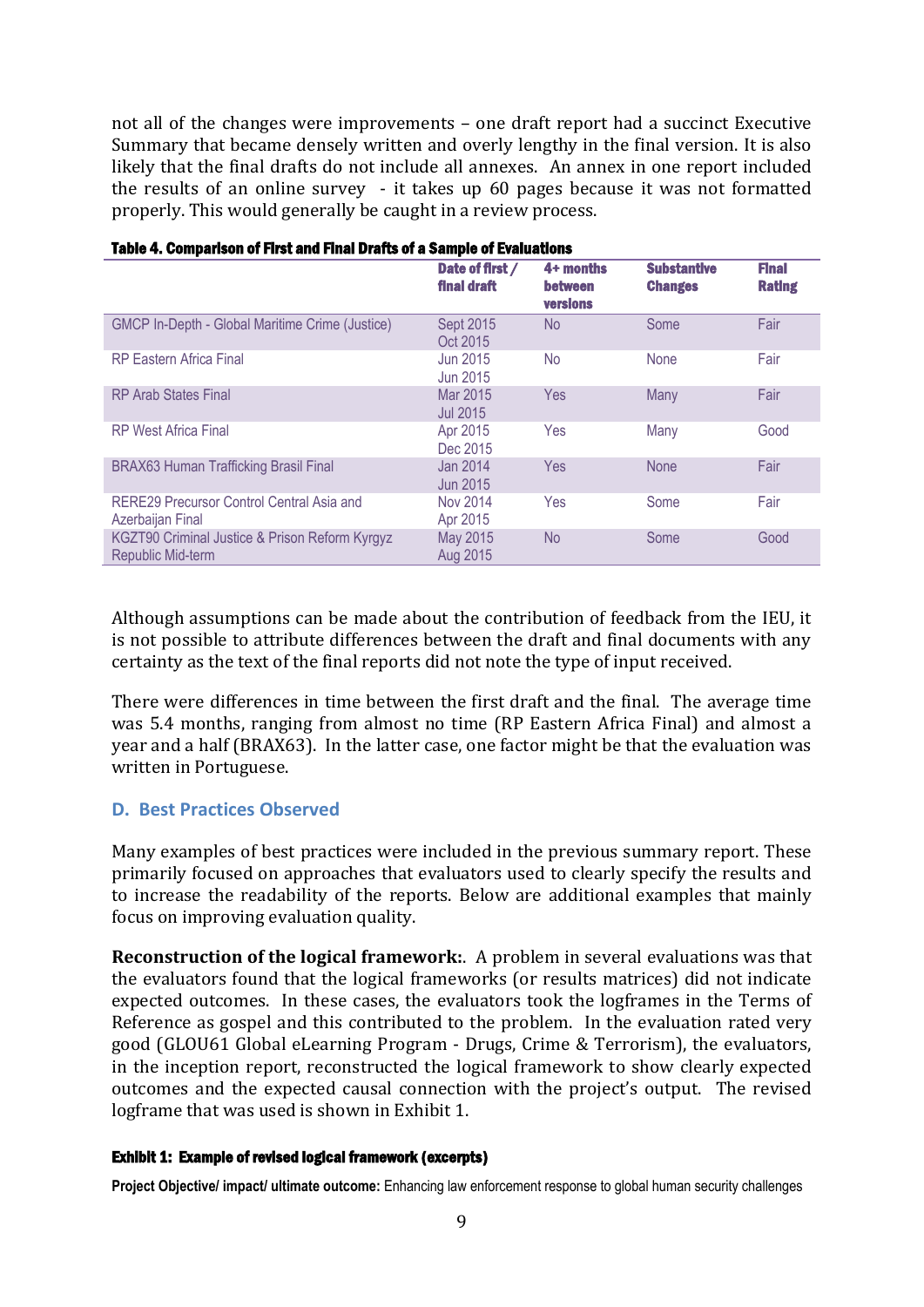| aanomiy in poroono, arayo ana prooarooro, natarar roooarooo ana nazaraoao oaotanooo, ana omayying or miyranto.                                                                                                               |                                                                                                                                                         |                                                                                                                       |                                                                                                                                                                                             |
|------------------------------------------------------------------------------------------------------------------------------------------------------------------------------------------------------------------------------|---------------------------------------------------------------------------------------------------------------------------------------------------------|-----------------------------------------------------------------------------------------------------------------------|---------------------------------------------------------------------------------------------------------------------------------------------------------------------------------------------|
| <b>Outputs</b>                                                                                                                                                                                                               | <b>Outcomes</b>                                                                                                                                         | Performance indicator/s                                                                                               | <b>Means of Verification</b>                                                                                                                                                                |
| Effective eLearning                                                                                                                                                                                                          | <b>Outcome 1: Law enforcement</b>                                                                                                                       | Number of officers                                                                                                    | Pre and post test scores                                                                                                                                                                    |
| management and cost recovery                                                                                                                                                                                                 | and other trained officials                                                                                                                             | effectively informed /                                                                                                | collected from training                                                                                                                                                                     |
| models established and                                                                                                                                                                                                       | internalize and use new                                                                                                                                 | trained by country,                                                                                                   | records                                                                                                                                                                                     |
| communicated within UNODC                                                                                                                                                                                                    | knowledge for protecting the rule                                                                                                                       | organization, position,                                                                                               |                                                                                                                                                                                             |
| Global and regional eLearning<br>workshops conducted<br>Existing eLearning sites around<br>the world assessed and<br>upgraded<br>Up-skill existing partners with                                                             | of law and promoting health and<br>development                                                                                                          | gender, and skill areas<br>Evidence of improved<br>operational performance<br>back in the workplace                   | Follow-up assessment<br>studies/ survey                                                                                                                                                     |
| current modules                                                                                                                                                                                                              |                                                                                                                                                         |                                                                                                                       |                                                                                                                                                                                             |
| Support to member-states to<br>make eLearning training<br>programme compulsory for all<br>national personnel assigned to<br>law enforcement duties.                                                                          | Member-states make training<br>programme compulsory for all<br>national personnel assigned to<br>law enforcement duties.                                | Number of member-states<br>that make training<br>programme compulsory                                                 | Participating country agency<br>training plans and<br>records/reports and<br>qualitative assessment by<br>UNODC.                                                                            |
| Support to member-states for<br>institutionalizing CBT into<br>ongoing basic law enforcement<br>training including handing over<br>equipment.                                                                                | Member-states use and<br>institutionalize CBT/ eLearning<br>into ongoing basic law<br>enforcement training<br>programmes.                               | Number of member-states<br>that institutionalize CBT<br>into ongoing basic law<br>enforcement training<br>programmes. | Participating country agency<br>training plans and<br>records/reports and<br>qualitative assessment by<br>UNODC.                                                                            |
| LMS produces timely and<br>quality data on learning<br>outcomes, student numbers<br>and profiles, modules<br>completed, etc.<br>Periodic reviews of data quality<br>and utility by CBTU in<br>consultation with stakeholders | LMS data is effectively used by<br>concerned stakeholders,<br>including UNODC and<br>participating government<br>agencies/ training centre<br>managers. | Number and type of<br>stakeholders using LMS<br>data                                                                  | Participating country agency<br>training records/reports and<br>qualitative assessment by<br><b>UNODC</b><br>Feedback from stakeholders,<br>using structured qualitative<br>assessment tool |

**Impact indicators:** Effective identification, investigation and prosecution of transnational organized crimes, including trafficking in persons, drugs and precursors, natural resources and hazardous substances, and smuggling of migrants.

**Regional Programme Evaluations:** A good example of addressing the overall RP as well as its sub-programmes and projects is the evaluation of the Regional Programme for West Africa (2010-2014). Although the report has some problems, the formulation of the study and presentation of Findings could be a useful model for other RP assessments. The evaluators were able to effectively handle the 51 questions included in the ToR. An evaluation matrix with indicators was developed that showed how the main criteria and questions in the ToR would be addressed. In the Findings section, the main questions were highlighted in a box at the beginning of each criteria, and subheadings were used to increase readability. In some but not all cases, summarizing statements were provided at the end of the subsection.

**Linking Data Sources to Findings:** The evaluation of GLOU61 Global eLearning Programme does a very good job of presenting the evidence on which the findings are based. The perspectives of stakeholders consulted are clearly shown, including visually through a word cloud. It is also one of the few reports where respondents were well disaggregated. Outside sources of data are also drawn upon and these strengthen the findings.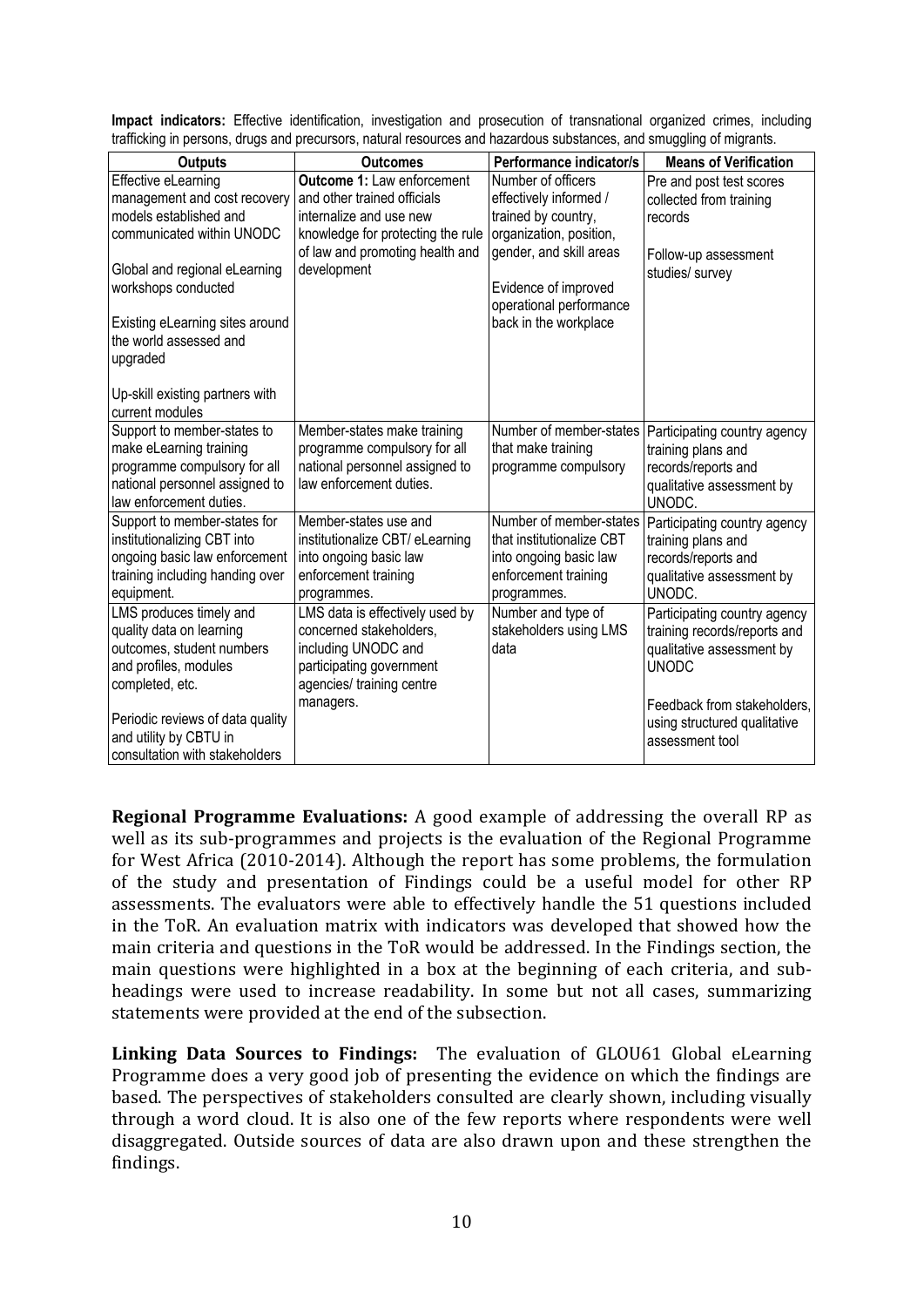#### **D. Challenges for Evaluators**

There continue to be concerns about the ToRs that are provided to the evaluators. While these are very comprehensive, they may be too comprehensive (and as a result, too long). Some of the ToRs are up to 15 pages long. One reason they are so lengthy is that they indicate too many evaluation questions to be answered by the evaluation. Some ToRs included over 50 questions to be answered. This often means that the evaluators either ignore questions, respond with very general statements, or provide unnecessarily detailed findings. In contrast, one of the comparators used for this review, UNFPA, specifies a maximum of 8-10 questions, or one or two per category.

Many of the evaluations do not adequately distinguish between Effectiveness and Impact (the shorter and longer-term results). In some cases this distinction is not clarified in the ToRs.

#### **E. Mainstreaming Human Rights and Gender Considerations**

Human Rights and Gender are now consistently included in UNODC evaluation reports. Human rights are easier to include because the bulk of the projects being evaluated deal with issues of crime, where human rights are and always have been issues. Gender is a different case. This is addressed in regards to the programme or project being evaluated but are not considered in the methodology of the evaluation itself. At a minimum, it would be expected that the stakeholders consulted as part of the evaluation process be disaggregated by gender but this was rarely done. This was not done in the RER29 even though in its section on Human Rights and Gender it is stated that "it was however noteworthy, that a significant number of interviewees who were put forward by the beneficiary countries were female" (p. 17) and it points out that a weakness of the project is that it does not provided gender disaggregated data.

Part of the problem is that some of the projects being evaluated do not have an obvious gender dimension which in practice generally refers to women. An example is the project on maritime crime (or more precisely, piracy, mostly in Somalia) where none of the pirates are female. Of course, the gender dimension in that project deals with men. Determining what the gender dimension should be is a task of project formulation and should also be included in the Terms of Reference.

As far as the need to include gender in the methodology, it should not be sufficient to just state that gender was included as a cross-cutting issue in the methodology section without stating how the was accomplished (BGD/X79 is an example – p. 18).

There were several reports that had a strong analysis of Human Rights and Gender. These included: TIL/X78 Strengthening Land Border Control in Timor Leste, KGZT90 Criminal Justice and Prison Reform in Kyrgyz Republic, GMCP Global Maritime Crime, and RP for West Africa. The latter is notable for going beyond looking at numbers of women involved in various activities to addressing broader issues of equity and equality.

The following chart shows the average scores for the 15 reports assessed during this review process according to the UN-SWAP criteria. The SWAP tool assesses the extent to which gender equality and the empowerment of women (GEEW) is integrated into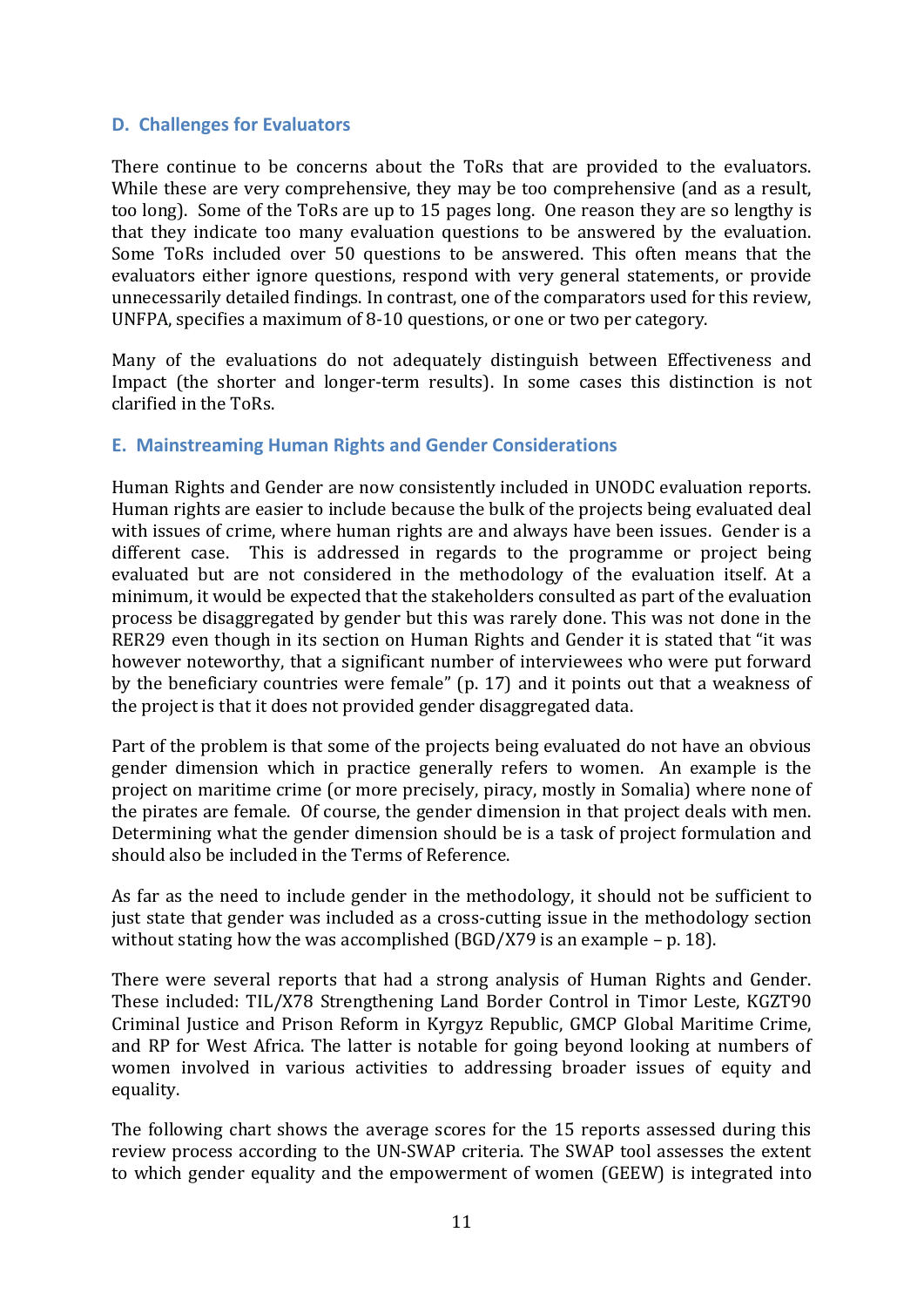evaluation processes. There are four criteria and each is rated on a scale of 0-3 with 0 being awarded when there is no integration, 1 when there is partial integration, 2 when there is satisfactory integration, and 3 when the evaluation process exceeds requirements.

The lowest score was for use of gender-responsive evaluation methodologies, and the highest was for including a gender analysis in the Findings, Conclusions, and Recommendations. The total average score for the evaluations reviewed was 5.5 which equates to an overall ranking of Fair.

| Table 5: Average scores for the integration of GEEW (UN-SWAP) |  |
|---------------------------------------------------------------|--|
|                                                               |  |

|                | <b>Quality Assessment Criteria</b>                                                                                                                                                       | <b>Average</b><br><b>Score (0-3)</b> |
|----------------|------------------------------------------------------------------------------------------------------------------------------------------------------------------------------------------|--------------------------------------|
| a.             | GEEW is integrated in the evaluation scope of analysis and indicators are designed<br>in a way that ensures GEEW-related data will be collected.                                         | 1.125                                |
| b.             | Evaluation criteria and evaluation questions specifically address how GEEW has<br>been integrated into design, planning, implementation of the intervention and the<br>results achieved. | 1.625                                |
| C <sub>1</sub> | Gender-responsive evaluation methodology, methods and tools, and data analysis<br>techniques are selected.                                                                               | .875                                 |
| d.             | Evaluation findings, conclusions and recommendations reflect a gender analysis.                                                                                                          | 1.875                                |
|                | <b>Overall Score</b>                                                                                                                                                                     | 5.5                                  |
|                | <b>Overall Rating</b>                                                                                                                                                                    | Fair                                 |

## **RECOMMENDATIONS**

The main recommendations for the IEU to consider, beyond those included in the previous EQA summary report, include:

**Inclusion of results frameworks and/or the evaluation matrix:** It is suggested that it be mandatory for at least one of these to be included as an annex to the reports.

**Use of gender-responsive evaluation methodologies:** Evaluators need to be made aware that they have to go beyond conducting an assessment of gender in the interventions they are studying, and use and report on gender-responsive processes within their own evaluation. The methodology needs to be explicit about how it is incorporating gender dimensions into the data gathering and assessment processes.

**Noting changes made in the Inception Phase:** The Evaluation Scope and Methodology Section should address whether the Inception Phase included substantive changes to processes outlined in the ToR, and if so, what these were.

**Increased emphasis on results:** Evaluations should focus more on the Effectiveness of the intervention and less on Design and Relevance, and possibly combine these sections. The Design and Relevance sections commonly comprise approximately half of the report Findings and, ultimately, all interventions are found to be relevant.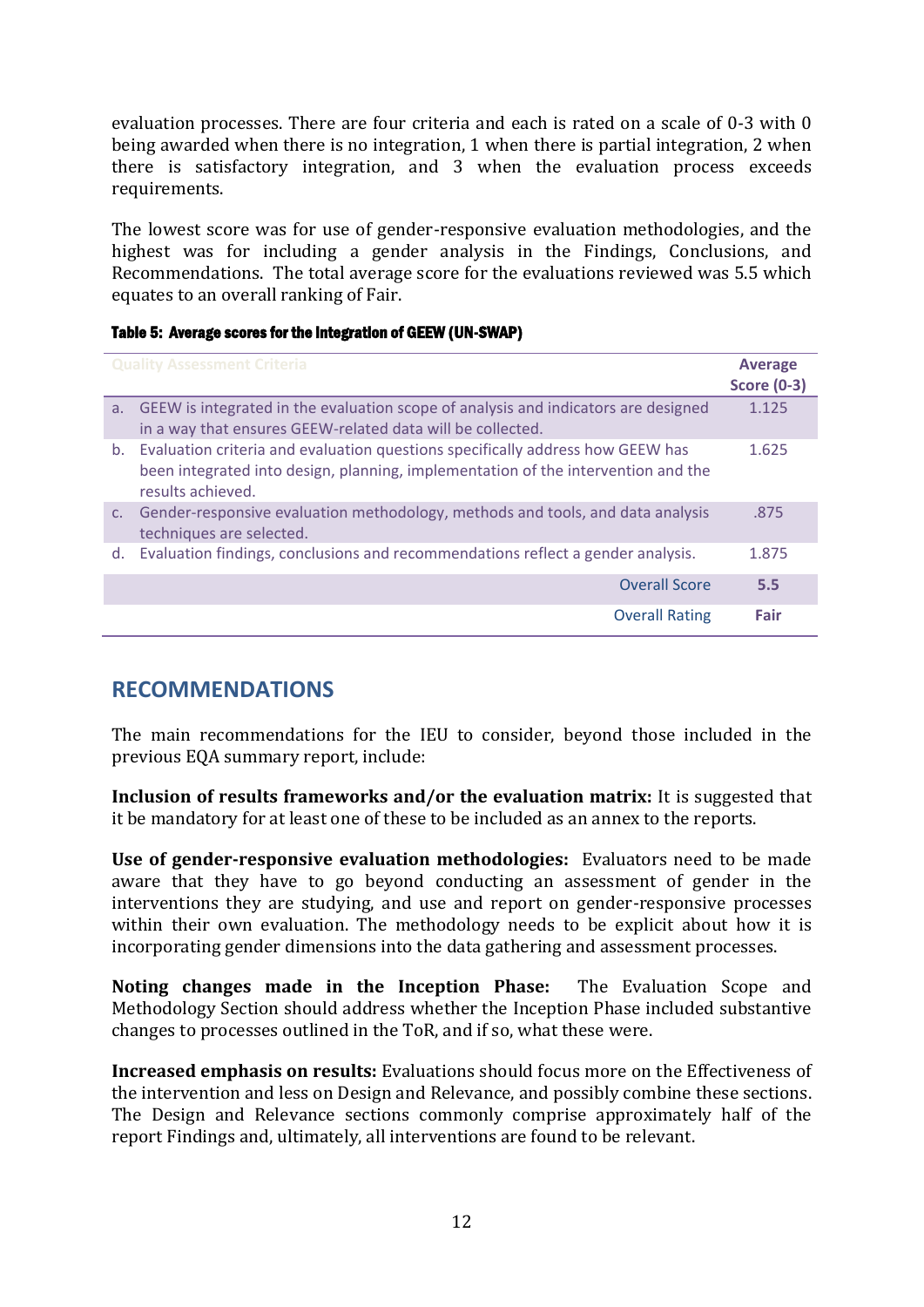**Use of formatting techniques to highlight key points:** Lengthy narratives are less likely to be read by the intended audiences than more concise document where key points are highlighted. In addition to more use of visual aids, basic techniques to be encouraged include **use of bold font** for main themes or key points, **use of text boxes**, and **more numbering** of sections and sub-sections of the reports, as well as numbering the recommendations.

**Attention to issues most often overlooked:** There are a number of issues that are included in the UNODC criteria but have not generally been taken up and are now in the new UNEG Norms and Standards including: reports should have benchmarks for the criteria being assessed to the extent possible; the appropriateness of the evaluation team for the assignment should be noted; the reports should be explicit about stakeholder engagement; and they should be more being explicit about how gender and human rights are addressed in the evaluation process.

**More guidance on support for in-depth evaluations:** The need for additional support is most apparent for Regional Programmes, in particular in how the evaluators should address individual projects as part of the overall regional efforts. More guidance may be warranted for both how the ToRs are developed and for how IEU staff provide support throughout the evaluation process.

**Further refinement of the EQA template:** It is suggested that check boxes be incorporated into the template to make it easier to see the extent to which all of the main criterion have been addressed. The comments can then be less redundant (it will no longer be necessary to re-state the criteria) and can be used to highlight particular strengths and key areas of concern. A proposed format is attached.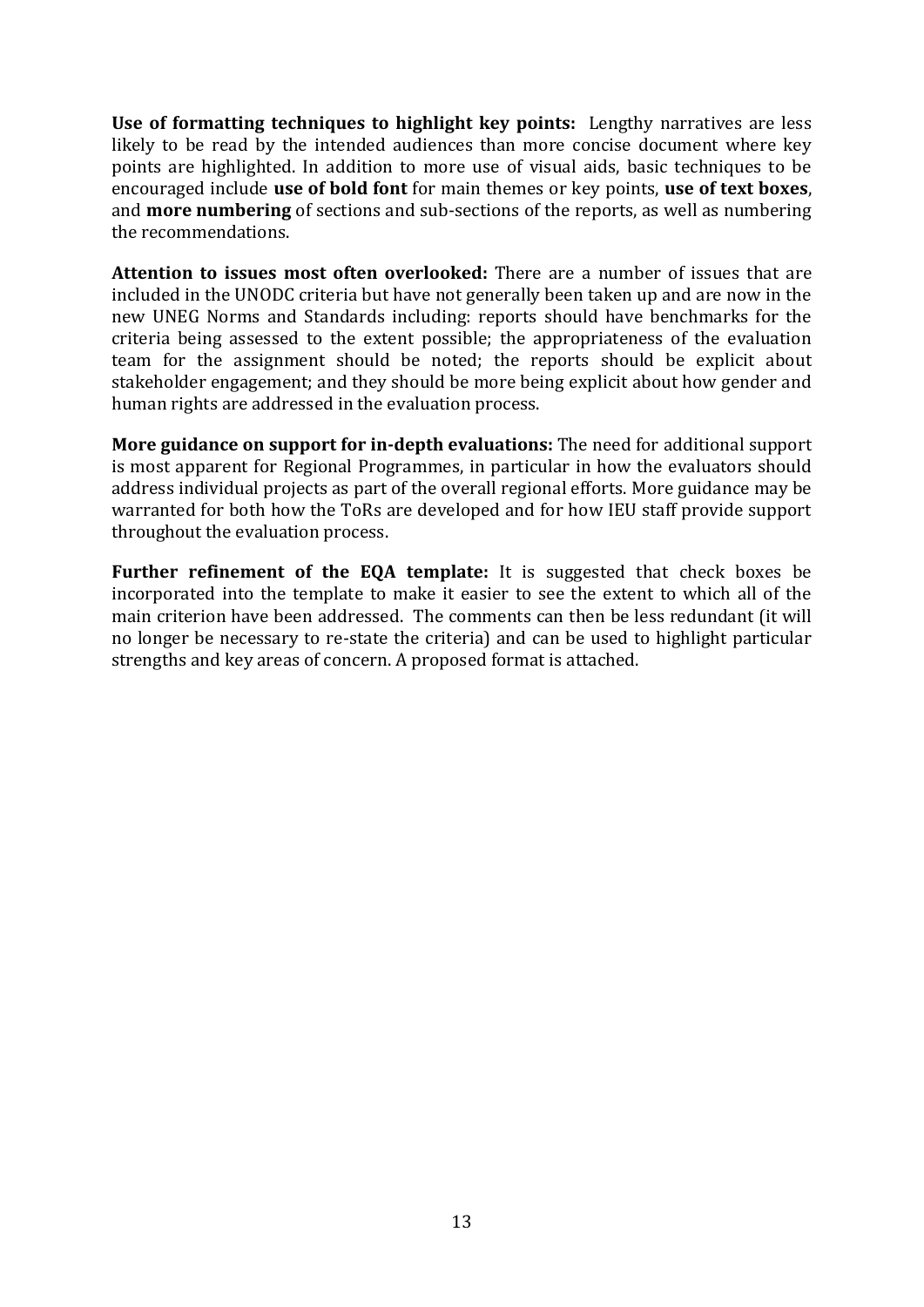## **Appendix 1. Comparison of Final Report with Draft Report**

## **2015 BRAX63**

The drafts were identical, with the exception that the first draft was submitted in January 2014 while the final was in June 2015. Also there was an English-language executive summary in the final and the summary matrix was moved up to after the Sumario Executivo.

### **GCMP**

The final was in October 2015, the draft was September 2015. In the executive summary there was a major redraft of the beginning. A major redraft of the beginning which in the first draft read like a conclusion. Also, the summary now is structured according to the main question areas and is much longer. The original was about five pages, the final is 11.5 pages and was rated unsatisfactory. A new "major finding is that the GMCP remains relevant and meets the requirements of its stakeholders." Another finding now rated as key (previously only important) is "The rate of geographic and thematic expansion, well managed to date, has been relatively rapid. There is little evidence in project documentation that enough time has been dedicated to review and lesson learning." A new important recommendation: " The use of hard ear-marked funding reduces the flexibility and – on occasion – efficiency with which the GMCP operates. The funding modality of most UNODC projects and programmes relies on donors providing so called 'hard ear-marked' funding. This ties the funding to certain conditions and can hamper delivery of the overall objectives of the project or programme since the project or programme team does not have the latitude to utilize the funds in the way they deem best suited to the current situation. It can also lead to concerns that funding drives the strategy rather than strategy driving the funding as UNODC chases donor funds." Some graphs and text added. A new section on Quality of Design added. The text on effectiveness was doubled in the final. Recommendations were summarized for presentation, and became more specific.

## **RER/E29**

Draft was November 2014, Final was April 2015. Considerable changes in the executive summary which made it slightly shorter but still too long. Changes in the summary matrix with addition of some findings. The data in the matrix on evidence was more complete in the draft and in the final was made much shorter. More material added in the recommendations on Partnerships. A section on human rights and gender was added. Recommendations were increased (double the size of the first draft). Also Lessons Learned was doubled in size.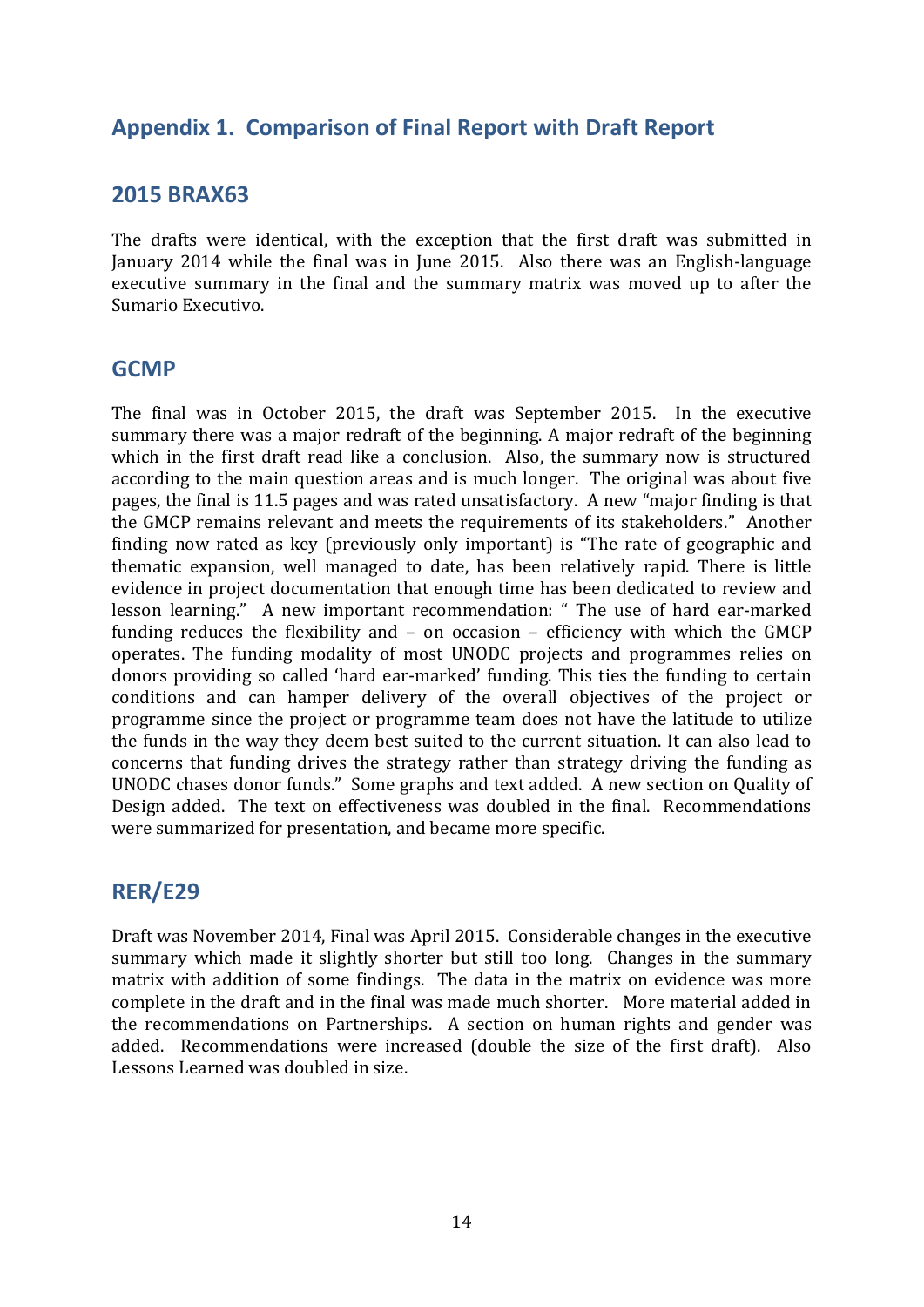## **RP East Africa**

Both reports are dated June 2015. There are no substantive differences between the two versions of the report. The only changes in the final report were: page headers were added; a pie chart from the ToR was copied into the main body of the report; an Annex for List of Projects was removed (the draft only had the heading and not the contents). There were minor editing problems, such as the mis-numbering of one of the annexes in the body of the report, that were not caught in the review process.

## **RP West Africa**

Draft was April 2015, Final was December 2015. There are substantive differences between the two documents that improved the final version. The Executive Summary was not included in the draft. The Background section included more footnoted citations for sources of data, however, several of these included rough notes presumably from the reviewer that questioned the completeness of the citation.

The final version of the report has been heavily edited - the amount of text (detail) has been reduced throughout and the wording has been sharpened. For the most part, this has made the report clearer. Some of the new phrasing has softened the tone of the report with shortcomings being phrased less critically. A striking example is in the Efficiency section where the draft concludes that efficiency has "somewhat improved over time" and the qualifier of "somewhat" is removed in the final report (p. 48).

In a few cases the detail that was removed included supporting information, i.e., the Methodology in the draft showed somewhat more rigor as it had useful information about the purpose of data collection tools for different stakeholder groups and noted that a local evaluator from Sierra Leone was engaged as a junior consultant to address access constraints faced by the team. The final version was improved by adding the percent of respondents to the online questionnaire.

The Findings section shows the most improvement including through the addition of summary statements of findings in some of the longer subsections in Effectiveness. However, this was not done in a consistent manner – some these statements appeared at the beginning and sometimes at the end, and in one case bold typeface was used. The Impact section was substantially redone to focus more on longer term impacts; the draft focused more on short-term results and design issues.

A section that was not improved is Recommendations – the number of recommendations was increased (from 18 to 23, although the actual number is higher in both documents as several had sub-recommendations) and the lack of clarity was not addressed. On the other hand, the Lessons Learned section was better formulated and the number of lessons was reduced. One annex includes the results of the online survey - it takes up 60 pages because it was not formatted properly and it is questionable whether it needed to be included at all as the response rate was so low.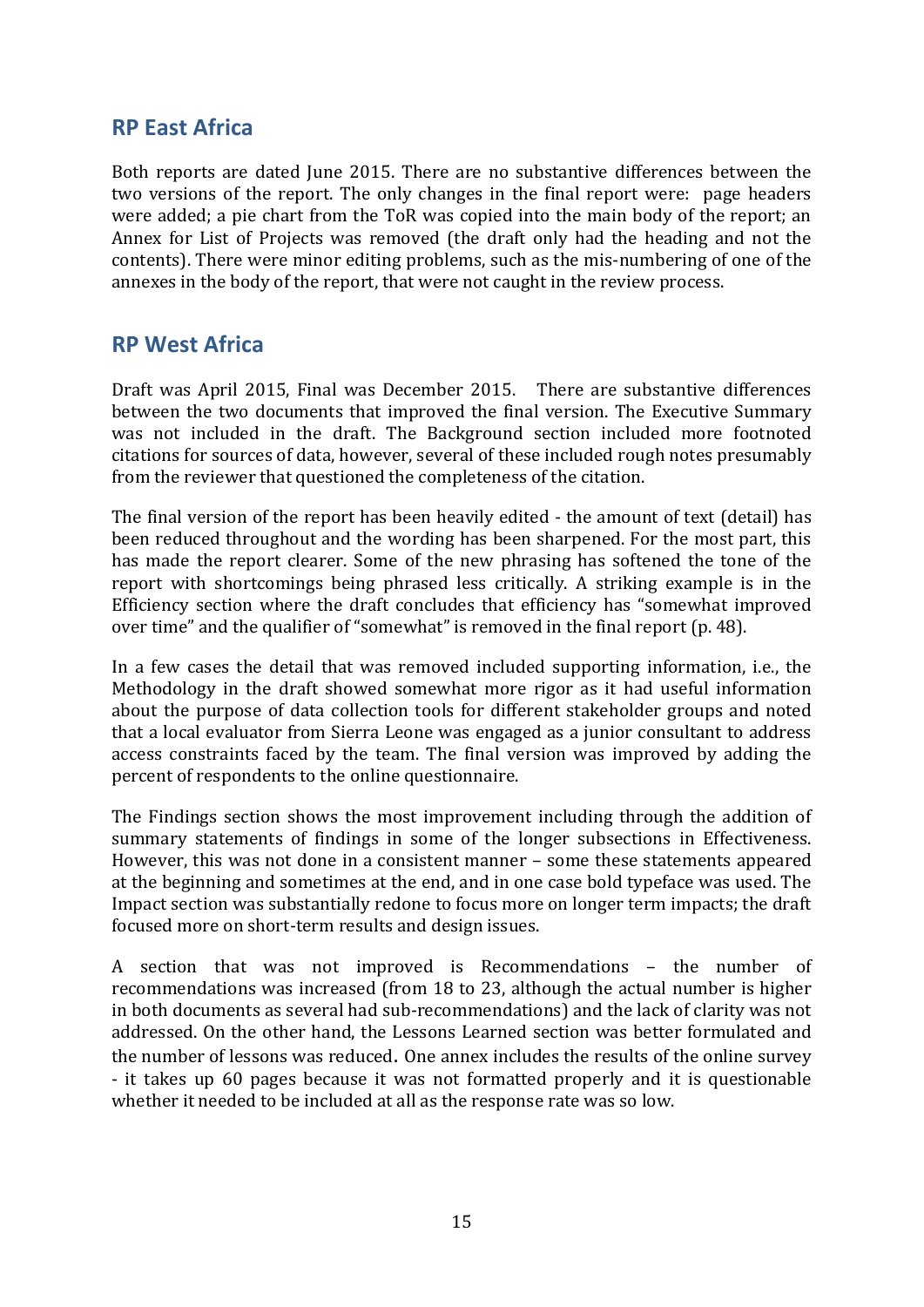## **RP Arab States**

The draft report was produced in March and the final in July 2015. The changes in the two documents are fairly substantial. Although there was some streamlining of text, the final document is longer in several sections as more explanation / supporting evidence has been included. The additional detail is mostly helpful (i.e., adding a major achievement of the Palestine program, a fuller explanation of Full Cost Recovery which would be helpful to some readers as the concept was found to not be well understood); a notable exception is the Executive Summary which expanded from 3 pages to 5 pages with more detailed findings than necessary.

The final version is heavily footnoted, including in the Executive Summary, adding to the overall length. Editing and formatting increased the overall clarity of the report. Bolding was effectively used to highlight the topics in the Summary Matrix, Visual aids were somewhat better explained although consistent formatting was not used and did not adhere to guidelines for titles.

Substantive improvements include:

- the addition of methodology in the Executive Summary
- better grouping and somewhat clarifying the recommendations in the summary matrix
- adding, or improving, statements at the end of sub-sections to highlight findings
- building on a weak Effectiveness section by including accomplishments and challenges within each sub-program (although effectiveness of the overall program is not addressed)
- building on a weak Impact section although it was overly focused on short-term results that would have been better placed in Effectiveness.
- expanding and improving the gender section to include more of a GEEW perspective
- making the recommendations more clear and grouping them, although the descriptions for some were too lengthy.

## **KGZT90**

The draft was produced in May and the final in August 2015. There have been some changes and additions that have strengthened the report. The final document is easier to read – long paragraphs have been broken up and some of the text has been sharpened and/or made more succinct. Substantive changes include increased reference to sources of data, more information in Efficiency, and the inclusion of the summary matrix, a table linking project activities to UNODC program areas, and the project results framework in Effectiveness. The order of the recommendations was shifted to reflect their importance. One recommendation was added to the already large number (22) and it is about competitive tenders, an issue that was not addressed earlier in the report.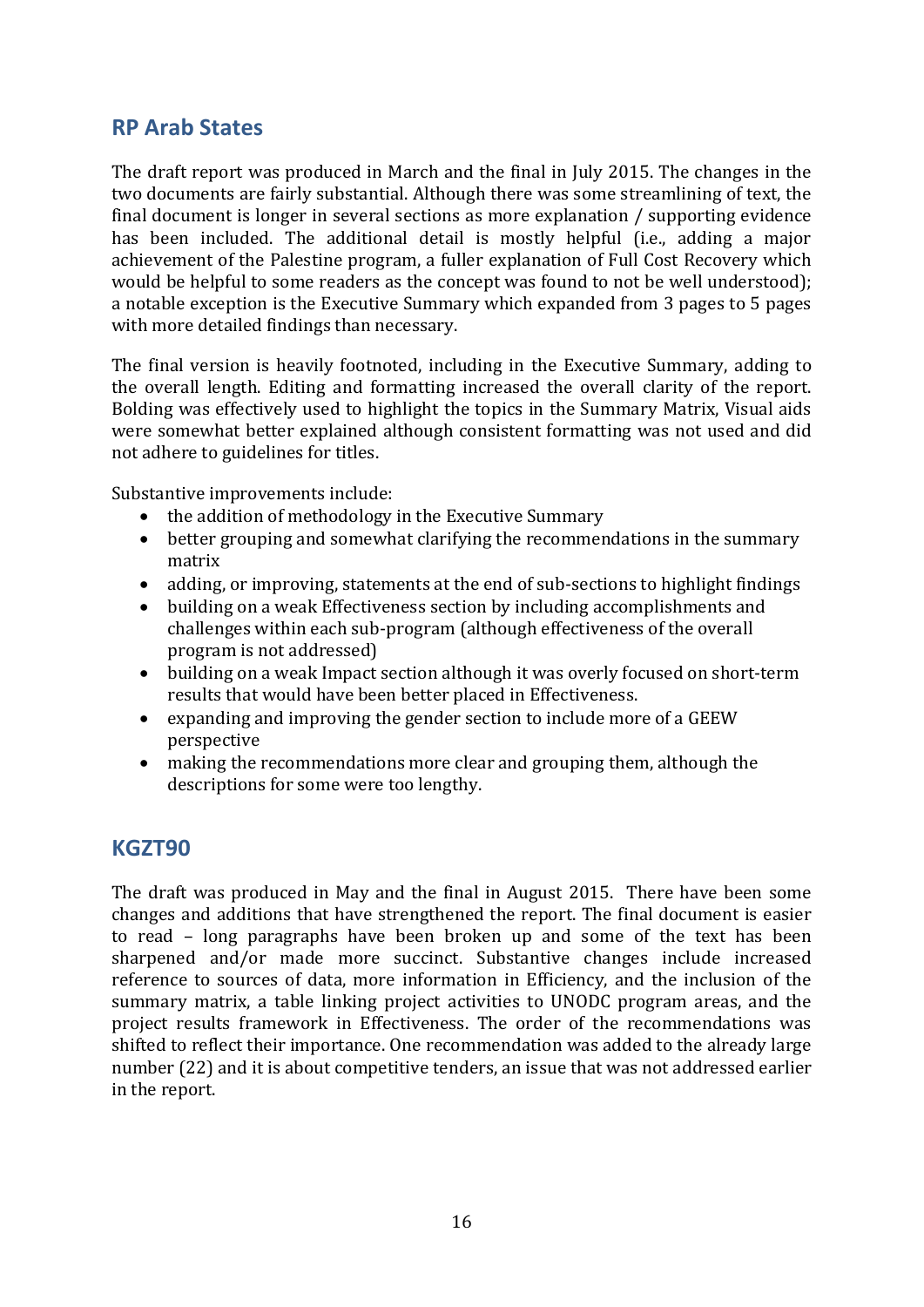# **Appendix 2. UNODC EQA Template as Used in the Review**

# UNODC EQA Template

| <b>General Project Information</b>                                          |  |
|-----------------------------------------------------------------------------|--|
| Project/Programme Number and Name                                           |  |
| <b>Thematic Area</b>                                                        |  |
| Geographic Area (Region, Country)                                           |  |
| Approved budget at time of the evaluation (USD)                             |  |
| Type of Evaluation (In-Depth/Independent Project)<br>final/ midterm; other) |  |
| Evaluator(s)                                                                |  |
| Date of Evaluation (from MM/YYYY to MM/YYYY)                                |  |
| Date of Evaluation Report (MM/YYYY)                                         |  |
| Quality Assessment conducted on/by                                          |  |

#### **OVERALL QUALITY RATING:**

**SUMMARY:**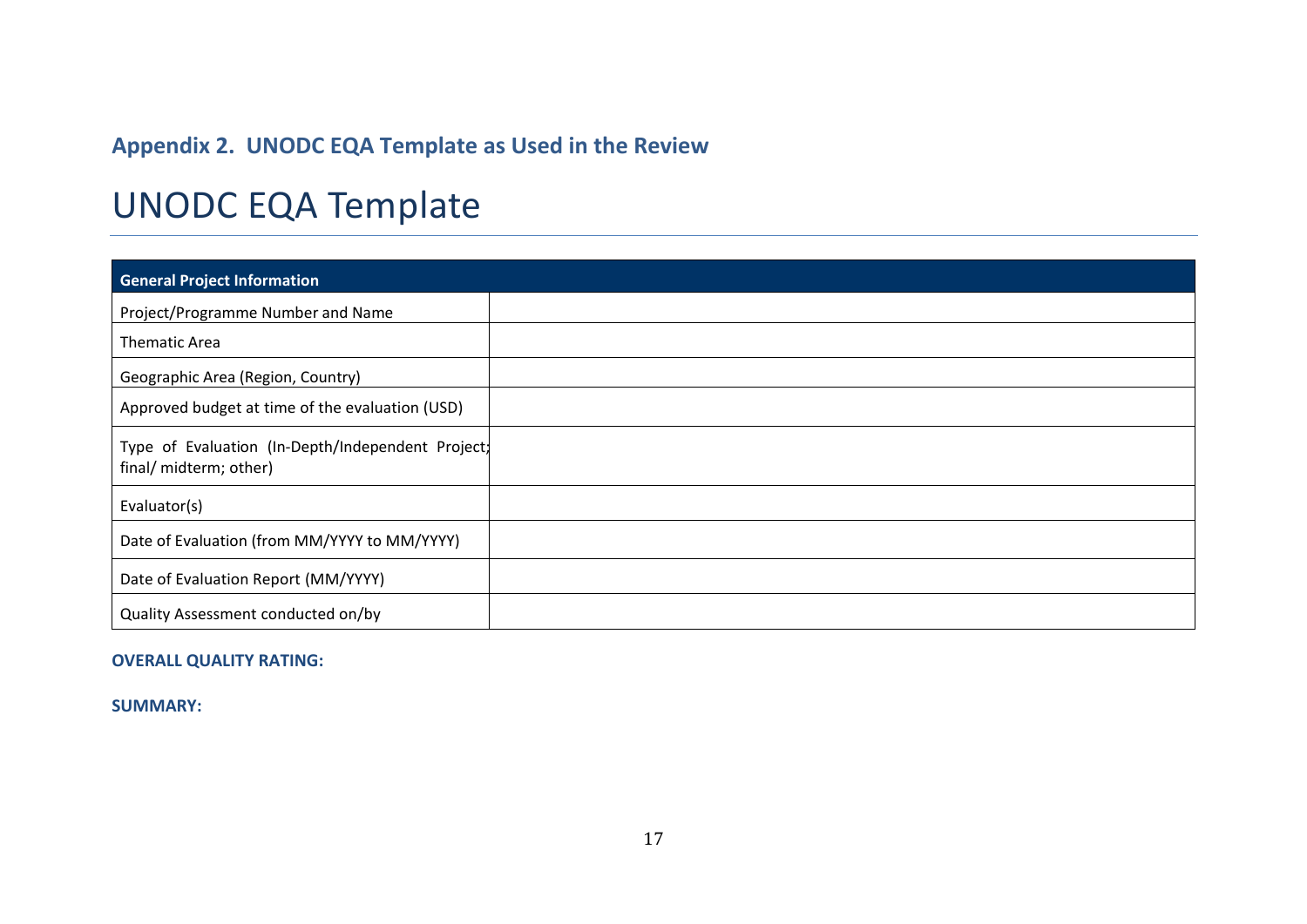| <b>Quality Assessment Criteria</b> |                                                                              |  |      | <b>Assessment Levels</b><br>Very Good |                |  |  |
|------------------------------------|------------------------------------------------------------------------------|--|------|---------------------------------------|----------------|--|--|
|                                    |                                                                              |  | Good | Fair                                  | Unsatisfactory |  |  |
|                                    |                                                                              |  |      |                                       |                |  |  |
|                                    | 1. Structure, Completeness And Clarity Of Report                             |  |      |                                       |                |  |  |
| а.                                 | Format (headings, font) accords to IEU Guidelines and Templates for          |  |      |                                       |                |  |  |
|                                    | Evaluation Reports.                                                          |  |      |                                       |                |  |  |
| b.                                 | Structure accords to IEU Guidelines for Evaluation Reports with the          |  |      |                                       |                |  |  |
|                                    | following sequence: Executive Summary; Summary Matrix of Findings,           |  |      |                                       |                |  |  |
|                                    | Evidence and Recommendations; Introduction (Background and Context,          |  |      |                                       |                |  |  |
|                                    | Evaluation Scope and Methodology, Limitations to the Evaluation); Findings   |  |      |                                       |                |  |  |
|                                    | (Design, Relevance, Efficiency, Partnership and Cooperation, Effectiveness,  |  |      |                                       |                |  |  |
|                                    | Impact, Sustainability, Human Rights and Gender Equality/mainstreaming,      |  |      |                                       |                |  |  |
|                                    | Innovation); Conclusions; Recommendations; Lessons Learned.                  |  |      |                                       |                |  |  |
| c.                                 | Language is empowering and inclusive avoiding gender, heterosexual, age,     |  |      |                                       |                |  |  |
|                                    | cultural and religious bias, among others.                                   |  |      |                                       |                |  |  |
| d.                                 | Report is easy to read and understand (i.e. written in an accessible non-    |  |      |                                       |                |  |  |
|                                    | technical language appropriate for the intended audience). Visual aids, such |  |      |                                       |                |  |  |
|                                    | as maps and graphs, are used to convey key information. List of acronyms is  |  |      |                                       |                |  |  |
|                                    | included.                                                                    |  |      |                                       |                |  |  |
| e.                                 | Report is free from any grammar, spelling, or punctuation errors.            |  |      |                                       |                |  |  |
| f.                                 | Objectives stated in the terms of reference are adequately addressed.        |  |      |                                       |                |  |  |
| g.                                 | Issues of human rights are adequately addressed                              |  |      |                                       |                |  |  |
| h.                                 | Issues of gender equality/mainstreaming are adequately addressed.            |  |      |                                       |                |  |  |
| i.                                 | Report contains a logical sequence: evidence-assessment-findings-            |  |      |                                       |                |  |  |
|                                    | conclusions-recommendations.                                                 |  |      |                                       |                |  |  |
| j.                                 | Composition of Evaluation Team is included and has gender and geographic     |  |      |                                       |                |  |  |
|                                    | expertise. Preferably it is gender balanced and includes professionals from  |  |      |                                       |                |  |  |
|                                    | countries or regions concerned.                                              |  |      |                                       |                |  |  |
| k.                                 | Annexes include at a minimum: evaluation terms of reference; list of         |  |      |                                       |                |  |  |
|                                    | persons interviewed and sites visited; list of documents consulted;          |  |      |                                       |                |  |  |
|                                    | evaluation tools used.                                                       |  |      |                                       |                |  |  |
|                                    | 2. Executive Summary                                                         |  |      |                                       |                |  |  |
|                                    | a. Written as a stand-alone section that provides an overview of the         |  |      |                                       |                |  |  |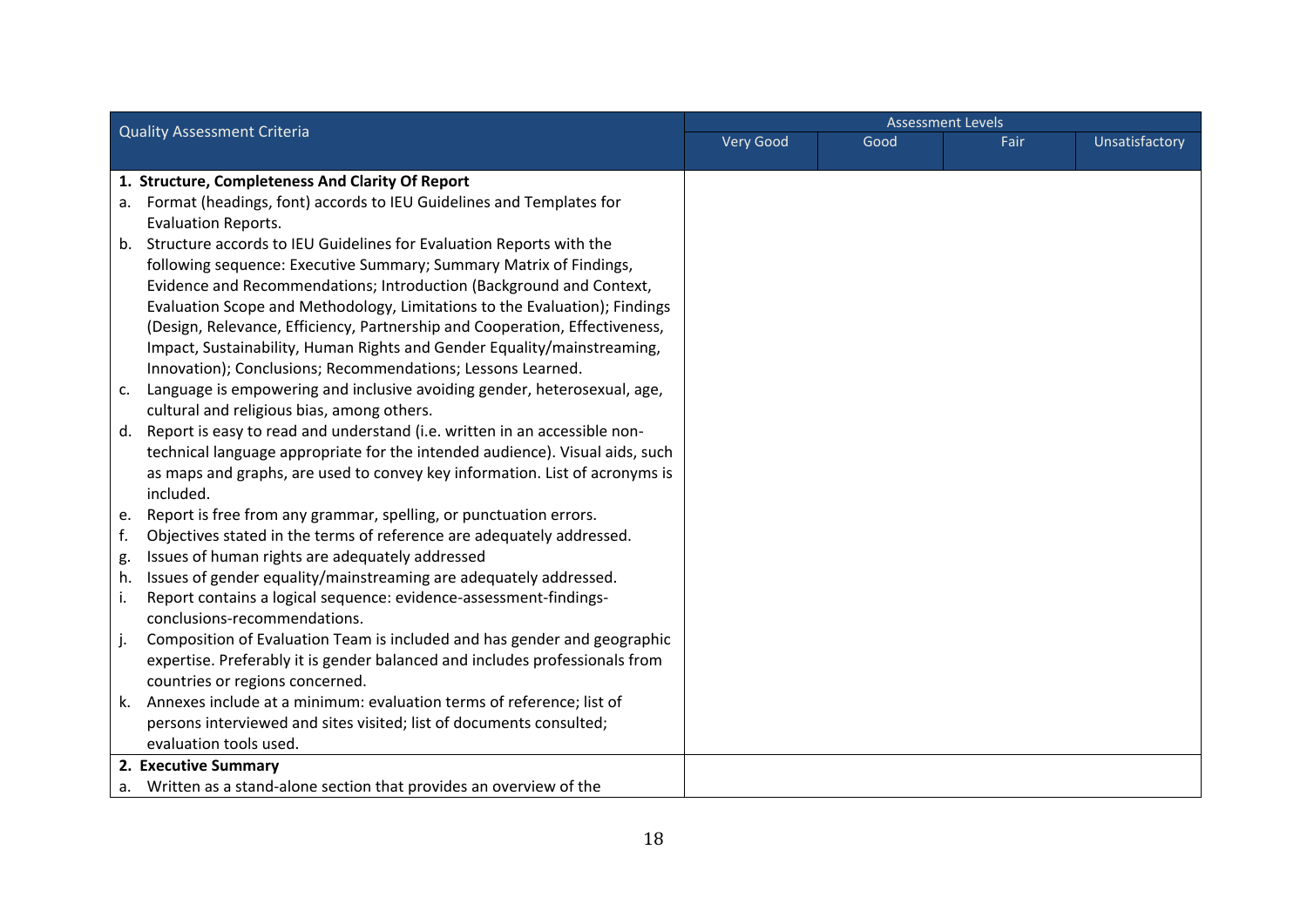|    | evaluation and presents its main results.                                     |  |
|----|-------------------------------------------------------------------------------|--|
| b. | Generally follows the structure of: i) Purpose, including intended            |  |
|    | audience(s); ii) Objectives and brief description of intervention; iii)       |  |
|    | Methodology); iv) Main Conclusions; v) Recommendations.                       |  |
| C. | Summary Matrix presents only the key and most important                       |  |
|    | recommendations from evaluation report.                                       |  |
| d. | Findings, sources and recommendations in the Summary Matrix are clear         |  |
|    | and cohesive, and specify the stakeholder to whom they are addressed.         |  |
| e. | Maximum length 4 pages, excluding the Summary Matrix.                         |  |
|    | 3. Evaluation Context And Purpose                                             |  |
| а. | Clear description of the project evaluated is presented.                      |  |
| b. | Logic model and/or the expected results chain, and /or program theory         |  |
|    | (that at a minimum identifies and links objectives, outcomes and indicators   |  |
|    | of the project) is clearly described.                                         |  |
| C. | Context of key cultural, gender related, social, political, economic,         |  |
|    | demographic, and institutional factors are described, and the key             |  |
|    | stakeholders involved in the project implementation and their roles are       |  |
|    | identified.                                                                   |  |
| d. | Project's status is described including its phase of implementation and any   |  |
|    | significant changes (e.g. strategies, logical frameworks) that have occurred. |  |
| e. | Purpose of the evaluation is clearly defined, including why it was needed at  |  |
|    | that point in time, who needed the information, what information is           |  |
|    | needed, how the information will be used, and the target audience.            |  |
|    | 4. Scope And Methodology                                                      |  |
| а. | Evaluation scope is clearly explained including the main evaluation criteria, |  |
|    | questions and justification of what the evaluation did and did not cover.     |  |
| b. | Transparent description presented of methodology applied; how it was          |  |
|    | designed to address the evaluation purpose, objectives, questions and         |  |
|    | criteria is explained.                                                        |  |
| c. | Methodology allows for drawing causal connections between output and          |  |
|    | expected outcomes                                                             |  |
|    | d. Gender sensitive methodology aware of power relations during an            |  |
|    | evaluation process, inclusive and participatory.                              |  |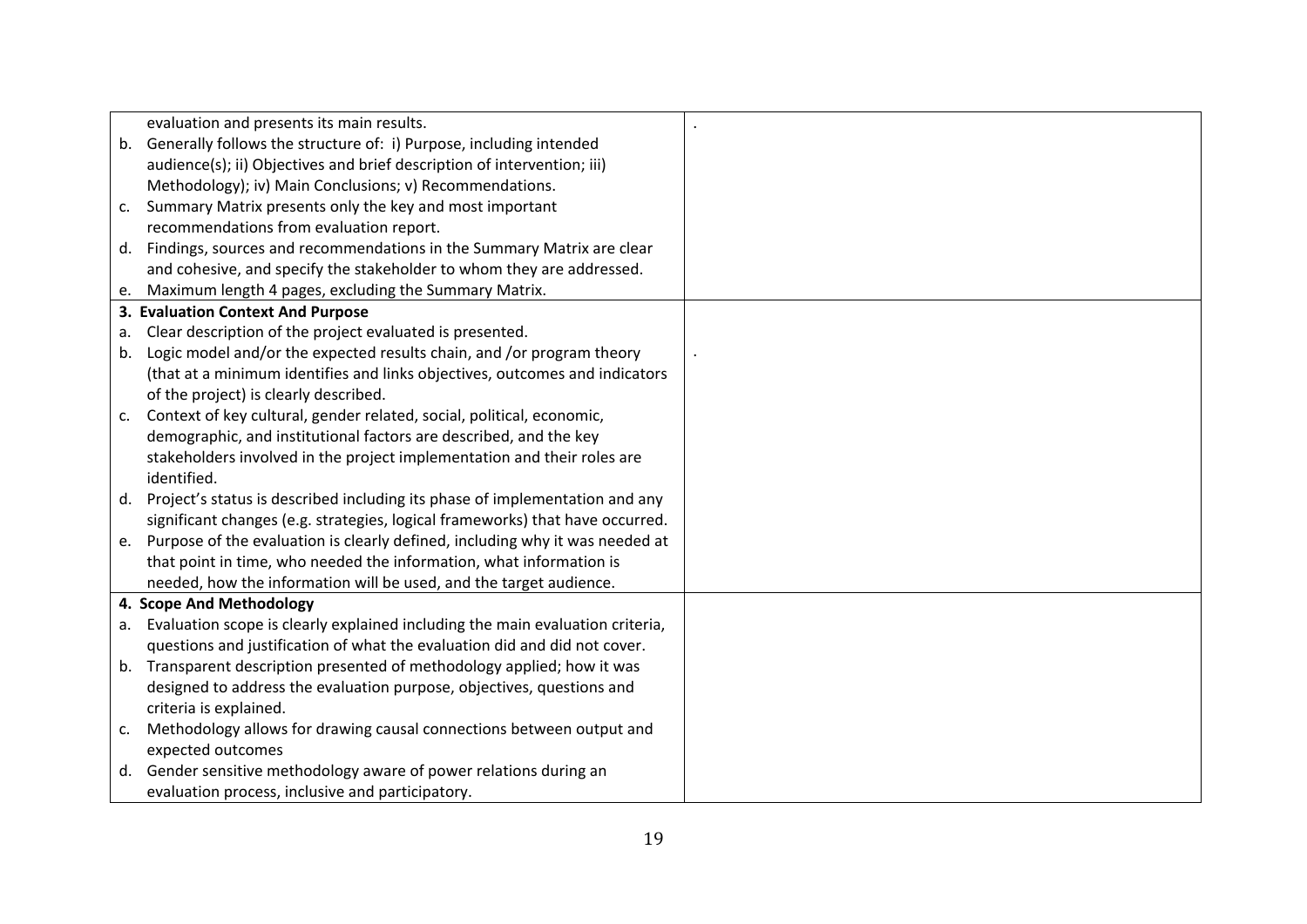| e.             | Data collection methods and analysis, and data sources are clearly             |  |
|----------------|--------------------------------------------------------------------------------|--|
|                | described; as are the rationale for selecting them, and their limitations are  |  |
|                | clearly described. Reference indicators and benchmarks are included where      |  |
|                | relevant.                                                                      |  |
| f.             | Sampling frame clearly described and includes area and population to be        |  |
|                | represented, rationale for selection, mechanics of selection including         |  |
|                | whether random, numbers selected out of potential subjects, and                |  |
|                | limitations of sample.                                                         |  |
| g.             | Methods are appropriate for analysing gender equality/mainstreaming and        |  |
|                | human rights issues identified in evaluation scope                             |  |
| h.             | High degree of participation of internal and external stakeholders, including  |  |
|                | the Core Learning Partners, throughout the evaluation process is planned       |  |
|                | for and made explicit. When there are thematic or approach gaps (i.e.          |  |
|                | gender equality/mainstreaming) among stakeholders, other key informants        |  |
|                | not directly involved in the project were invited for consultation.            |  |
|                | 5. Reliability of Data                                                         |  |
|                | To ensure quality of data and robust data collection processes                 |  |
| а.             | Triangulation principles (using multiple sources of data and methods) were     |  |
|                | applied to validate findings.                                                  |  |
| b.             | Qualitative and quantitative data sources were used, and included the          |  |
|                | range of stakeholder groups and additional key informants (when                |  |
|                | necessary) defined in evaluation scope.                                        |  |
| $\mathsf{C}$ . | Limitations that emerged in primary and secondary data sources and             |  |
|                | collection processes (bias, data gaps, etc.) are identified and, if relevant,  |  |
|                | actions taken to minimize such issues are explained.                           |  |
| d.             | Evidence provided of how data was collected with a sensitivity to issues of    |  |
|                | discrimination and other ethical considerations.                               |  |
|                | e. Adequate disaggregation of data by relevant stakeholder undertaken          |  |
|                | (gender, ethnicity, age, under-represented groups, etc.). If this has not been |  |
|                | possible, it is explained.                                                     |  |
|                | <b>6. FINDINGS AND ANALYSIS</b>                                                |  |
|                | To ensure sound analysis and credible findings                                 |  |
|                | <b>Findings</b>                                                                |  |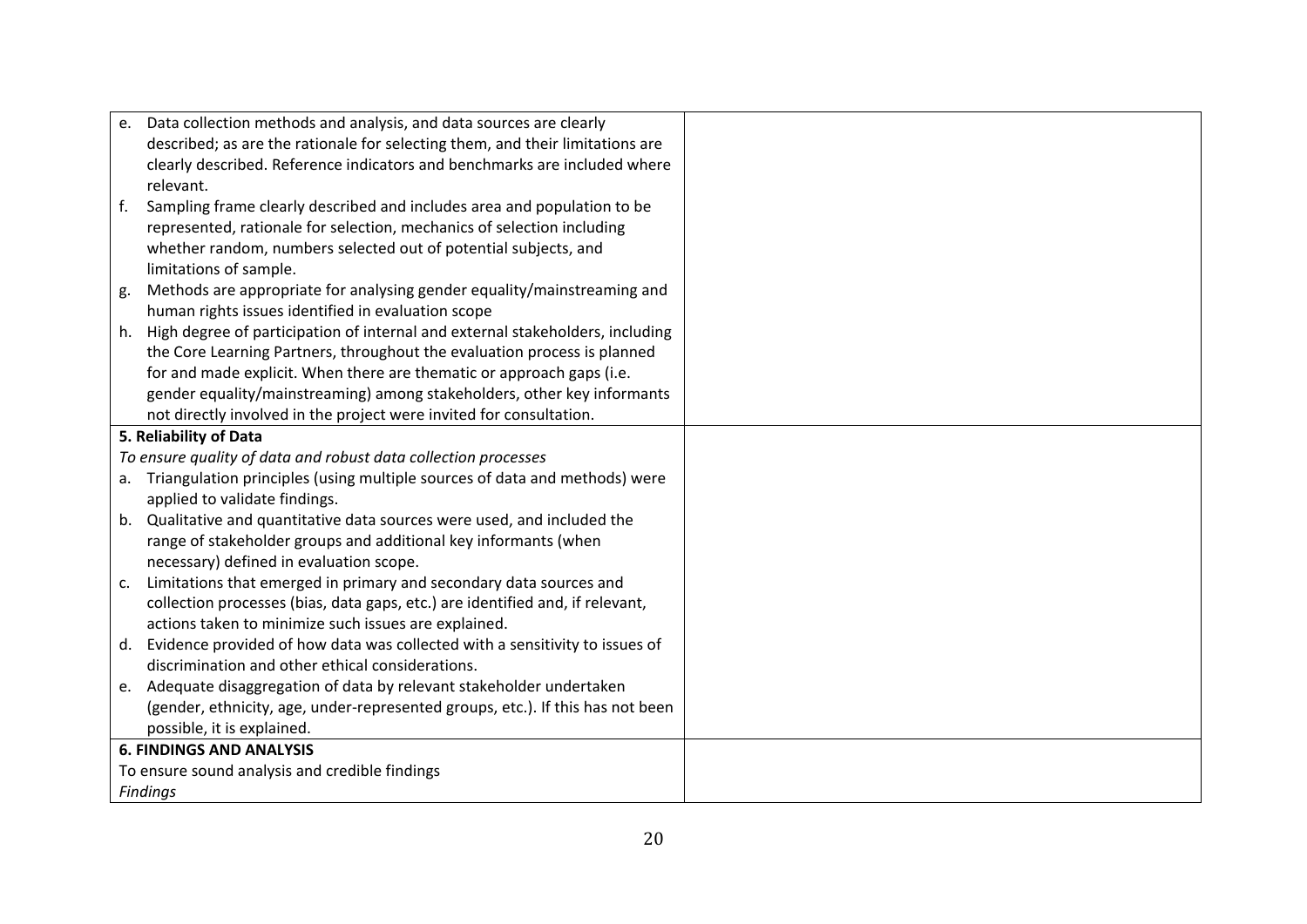|                | a. Have been formulated clearly, take into account any identified benchmarks, |  |
|----------------|-------------------------------------------------------------------------------|--|
|                | and are based on rigorous analysis of the data collected.                     |  |
|                | b. Address all evaluation criteria and questions raised in the ToR including  |  |
|                | relevance, efficiency, effectiveness, impact and sustainability, as well as   |  |
|                | UNODC's additional criteria of design, partnership and cooperation,           |  |
|                | innovation, and the cross-cutting themes of human rights and gender.          |  |
| c.             | Address any limitations or gaps in the evidence and discuss any impacts on    |  |
|                | responding to evaluation questions raised in ToR.                             |  |
| d.             | Discuss any variances between planned and actual results of the project (in   |  |
|                | terms of objectives, outcomes, outputs).                                      |  |
|                | e. Are presented in a clear manner.                                           |  |
|                | Analysis                                                                      |  |
| а.             | Interpretations are based on carefully described assumptions.                 |  |
| b.             | Contextual factors are identified (including reasons for accomplishments      |  |
|                | and failures, and continuing constraints).                                    |  |
| c.             | Cause and effect links between an intervention and its end results            |  |
|                | (including unintended results) are explained.                                 |  |
| d.             | Includes substantive analysis of gender equality/mainstreaming issues         |  |
|                | e. Includes substantive analysis of human rights issues.                      |  |
|                | 7. CONCLUSIONS                                                                |  |
| а.             | Take into consideration all evaluation criteria and questions, including      |  |
|                | human rights and gender equality/mainstreaming criteria.                      |  |
| b.             | Have been formulated clearly and are based on findings and substantiated      |  |
|                | by evidence collected.                                                        |  |
| c.             | Convey the evaluators' unbiased judgement of the intervention                 |  |
| d.             | Developed with the involvement of relevant stakeholders.                      |  |
| e.             | Present a comprehensive picture of both the strengths and weaknesses of       |  |
|                | the project.                                                                  |  |
| f <sub>r</sub> | Go beyond the findings and provide a thorough understanding of the            |  |
|                | underlying issues of the project and add value to the findings.               |  |
|                | <b>8. RECOMMENDATIONS</b>                                                     |  |
|                | a. Are clearly formulated, based on the conclusions, and substantiated by     |  |
|                | evidence collected.                                                           |  |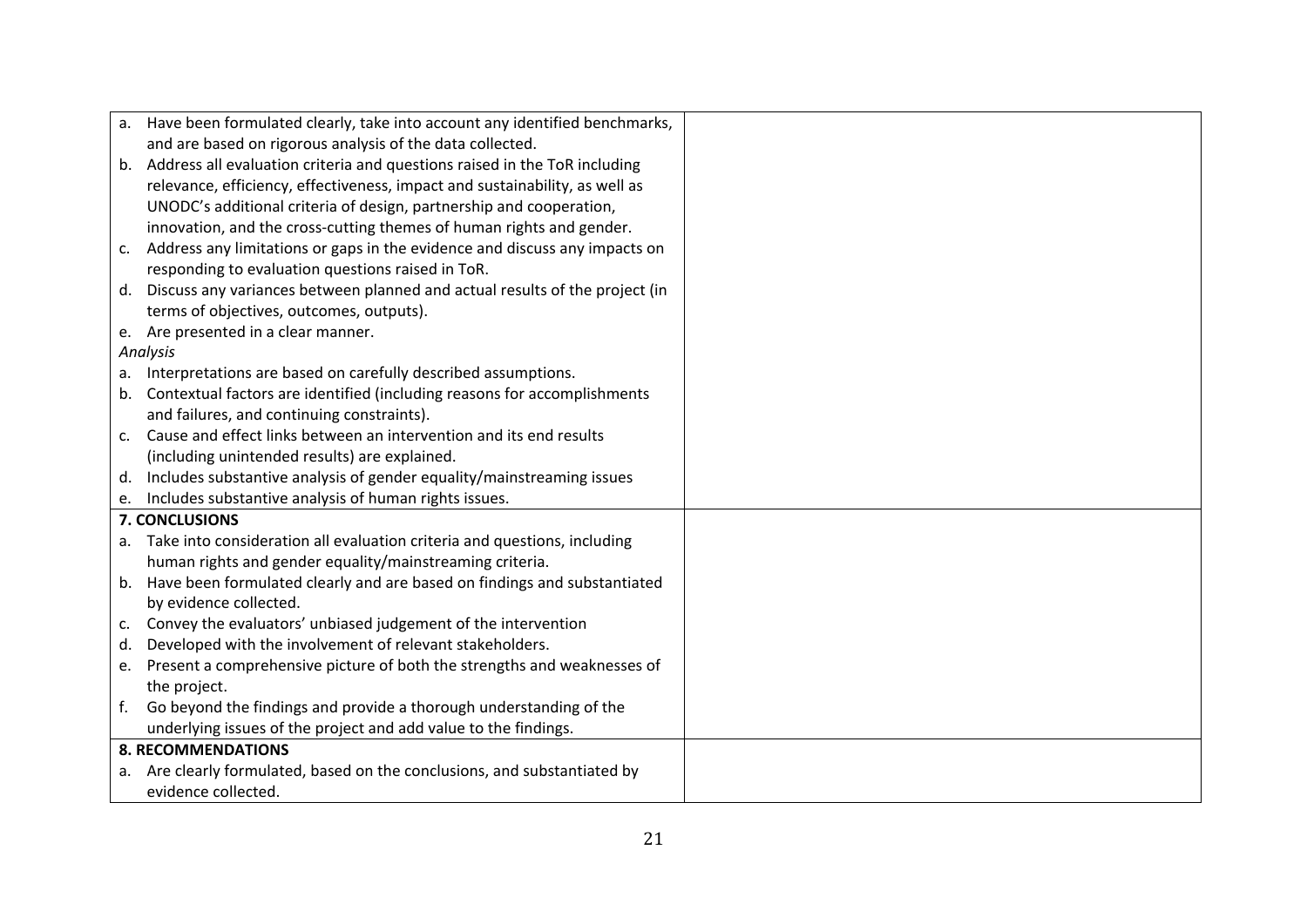| b. | Address flaws, if any, in project's data acquisition processes.             |  |
|----|-----------------------------------------------------------------------------|--|
| c. | Are specific, realistic, time-bound and actionable, and of a manageable     |  |
|    | number.                                                                     |  |
| d. | Are clustered and prioritized.                                              |  |
| e. | Reflect stakeholders' consultations whilst remaining balanced and impartial |  |
|    | Clearly identify a target group for action.                                 |  |
|    | <b>9. LESSONS LEARNED</b>                                                   |  |
| а. | Are correctly identified, innovative and add value to common knowledge.     |  |
| b. | Are based on specific evidence and analysis drawn from the evaluation.      |  |
|    | Have wider applicability and relevance to the specific subject and context. |  |

#### **SCORING**

|                                         | <b>Points Per</b> | <b>Points Awarded</b> |                                |                  |                       |  |
|-----------------------------------------|-------------------|-----------------------|--------------------------------|------------------|-----------------------|--|
| <b>Element Of The Evaluation</b>        | <b>Category</b>   | <b>Very Good</b>      | Good                           | Fair             | <b>Unsatisfactory</b> |  |
| <b>Presentation And Completeness</b>    | 10                |                       |                                |                  |                       |  |
| <b>Executive Summary</b>                | 5                 |                       |                                |                  |                       |  |
| <b>Evaluation Context And Purpose</b>   | 5                 |                       |                                |                  |                       |  |
| <b>Evaluation Scope And Methodology</b> | 10                |                       |                                |                  |                       |  |
| Reliability Of Data                     | 5                 |                       |                                |                  |                       |  |
| <b>Findings And Analysis</b>            | 35                |                       |                                |                  |                       |  |
| <b>Conclusions</b>                      | 10                |                       |                                |                  |                       |  |
| Recommendations                         | 15                |                       |                                |                  |                       |  |
| Lessons Learned                         | 5                 |                       |                                |                  |                       |  |
| <b>Total Maximum Score</b>              | 100               |                       |                                |                  |                       |  |
|                                         |                   | Very Good -> very     | <b>Good -&gt;</b> confident to | Fair -> use with | Unsatisfactory ->     |  |
|                                         |                   | confident to use      | use                            | caution          | not confident to use  |  |

### **ASSESSMENT OF THE INTEGRATION OF GENDER EQUALITY AND EMPOWERMENT OF WOMEN (GEEW) for UN-SWAP**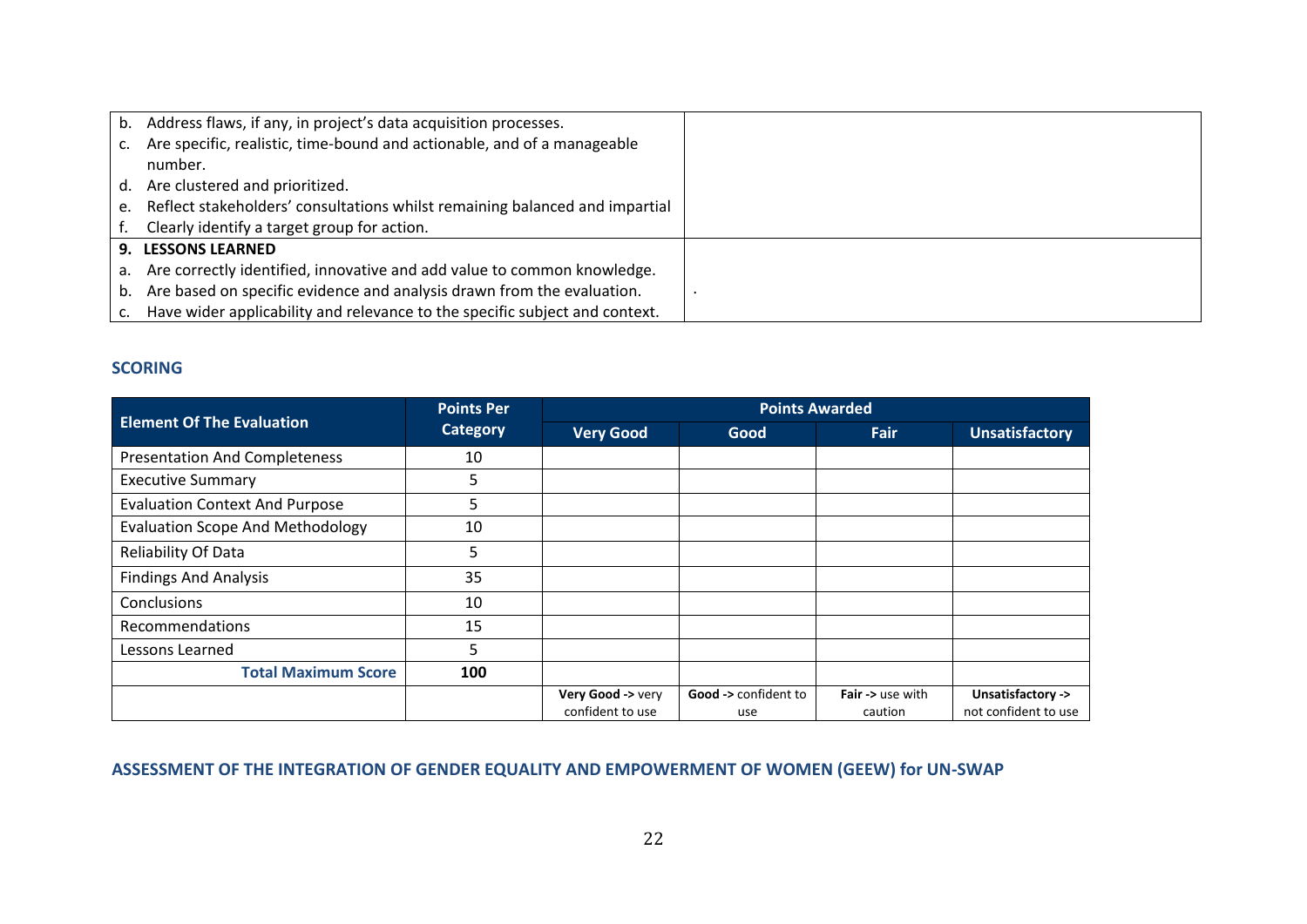| <b>Quality Assessment Criteria</b>                              | Comments | Score (0-3) |
|-----------------------------------------------------------------|----------|-------------|
|                                                                 |          |             |
| GEEW is integrated in the evaluation scope of analysis<br>e.    |          |             |
| and indicators are designed in a way that ensures GEEW-         |          |             |
| related data will be collected.                                 |          |             |
| Evaluation criteria and evaluation questions specifically<br>f. |          |             |
| address how GEEW has been integrated into design,               |          |             |
| planning, implementation of the intervention and the            |          |             |
| results achieved.                                               |          |             |
| Gender-responsive evaluation methodology, methods<br>g.         |          |             |
| and tools, and data analysis techniques are selected.           |          |             |
| Evaluation findings, conclusions and recommendations<br>h.      |          |             |
| reflect a gender analysis.                                      |          |             |
| <b>Overall Score</b>                                            |          |             |
|                                                                 |          |             |
| <b>Overall Rating</b>                                           |          |             |
|                                                                 |          |             |

#### **UN-SWAP Scoring System**

| <b>Exceeding Requirements</b>   | 3 - Fully integrated. Applies when all of the elements under a criterion are met, used and fully integrated in the     |  |  |  |
|---------------------------------|------------------------------------------------------------------------------------------------------------------------|--|--|--|
|                                 | evaluation and no remedial action is required                                                                          |  |  |  |
| <b>Meeting Requirements</b>     | 2 - Satisfactorily integrated. Applies when a satisfactory level has been reached and many of the elements are met but |  |  |  |
|                                 | still improvement could be done                                                                                        |  |  |  |
| <b>Approaching Requirements</b> | 1 - Partially integrated. Applies when some minimal elements are met but further progress is needed and remedial       |  |  |  |
|                                 | action to meet the standard is required.                                                                               |  |  |  |
| <b>Missing</b>                  | 0 - Not at all integrated. Applies when none of the elements under a criterion are met.                                |  |  |  |
| <b>Overall Calculation</b>      | 0-3=unsatisfactory<br>$11-12$ = very good<br>$8 - 10 =$ good<br>4-7 = Fair                                             |  |  |  |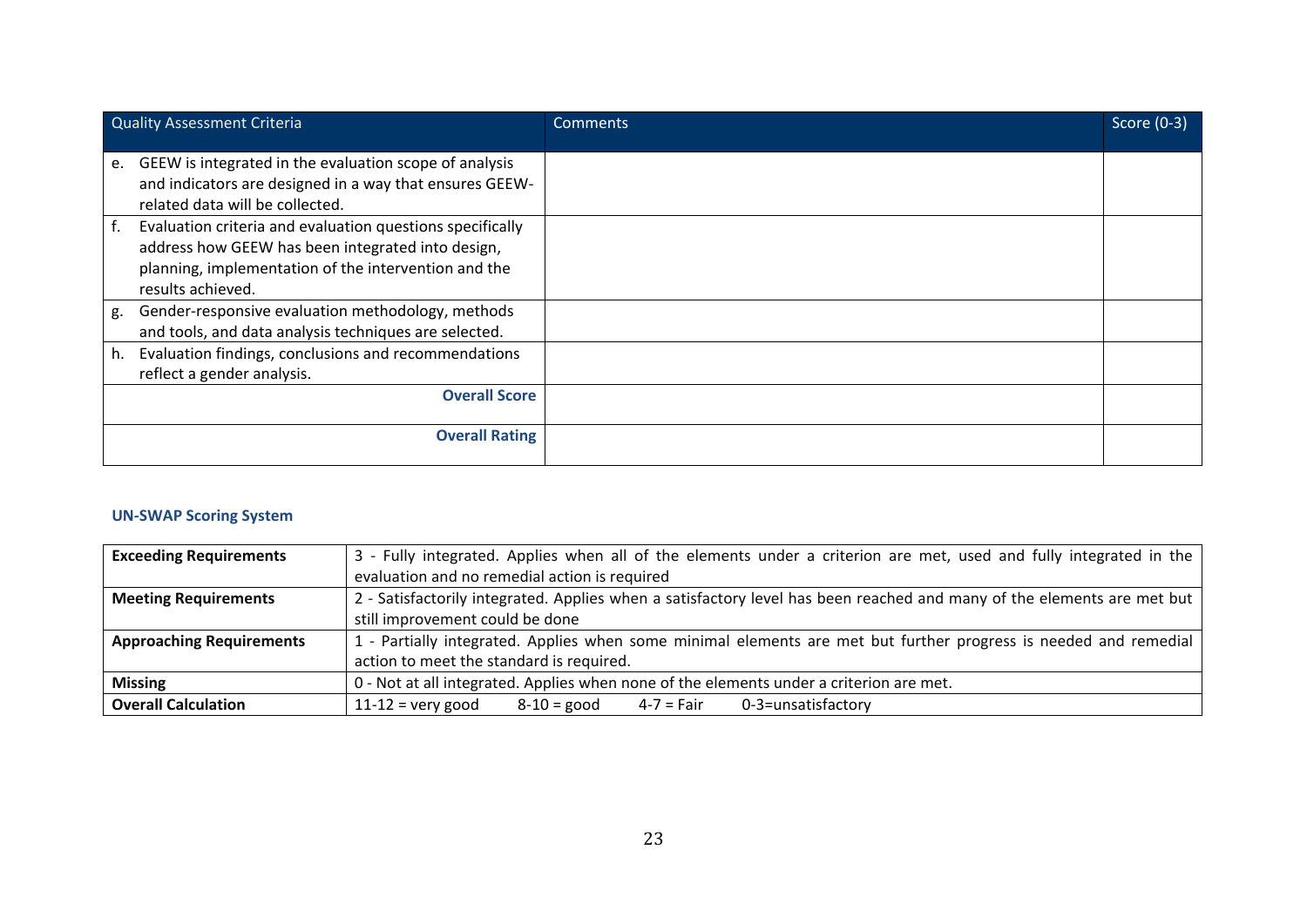# **Appendix 3. Proposed Revised EQA Template**

# UNODC EQA Template

| <b>General Project Information</b>                                          |  |
|-----------------------------------------------------------------------------|--|
| Project/Programme Number and Name                                           |  |
| <b>Thematic Area</b>                                                        |  |
| Geographic Area (Region, Country)                                           |  |
| Approved budget of the time of the evaluation (USD)                         |  |
| Type of Evaluation (In-Depth/Independent Project)<br>final/ midterm; other) |  |
| Evaluator(s)                                                                |  |
| Date of Evaluation (from MM/YYYY to MM/YYYY)                                |  |
| Date of Evaluation Report (MM/YYYY)                                         |  |
| Quality Assessment conducted on/by                                          |  |

#### **OVERALL QUALITY RATING:**

**SUMMARY:**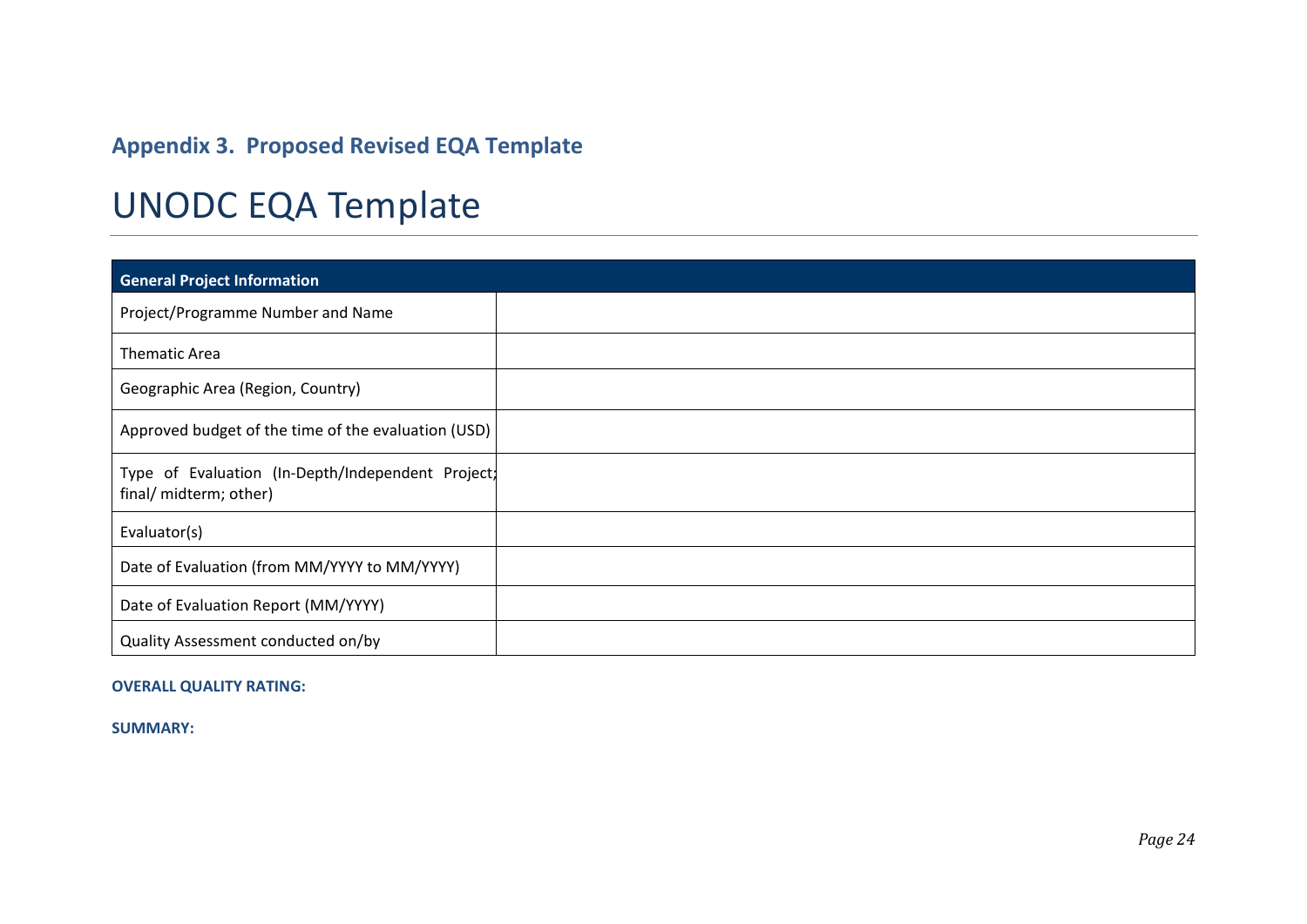| <b>Quality Assessment Criteria</b> |                                                                                       |  | Assessment Levels: Very Good - Good - Fair - Unsatisfactory |  |  |
|------------------------------------|---------------------------------------------------------------------------------------|--|-------------------------------------------------------------|--|--|
|                                    |                                                                                       |  | Meets Criteria: $Y = Yes$ $N = No$ $P = Partially$          |  |  |
|                                    | 1. Structure, Completeness And Clarity Of Report                                      |  | <b>RATING:</b>                                              |  |  |
| <b>L</b>                           | Structure accords to IEU Guidelines for Evaluation Reports with the following         |  |                                                             |  |  |
|                                    | sequence: Executive Summary; Summary Matrix of Findings, Evidence and                 |  |                                                             |  |  |
|                                    | Recommendations; Introduction (Background and Context, Evaluation Scope and           |  |                                                             |  |  |
|                                    | Methodology, Limitations to the Evaluation); Findings (Design, Relevance, Efficiency, |  |                                                             |  |  |
|                                    | Partnership and Cooperation, Effectiveness, Impact, Sustainability, Human Rights and  |  |                                                             |  |  |
|                                    | Gender Equality/mainstreaming, Innovation); Conclusions; Recommendations;             |  |                                                             |  |  |
|                                    | Lessons Learned.                                                                      |  |                                                             |  |  |
| m.                                 | Language is empowering and inclusive avoiding gender, heterosexual, age, cultural     |  |                                                             |  |  |
|                                    | and religious bias, among others.                                                     |  |                                                             |  |  |
| n.                                 | Report is easy to read and understand (i.e. written in an accessible non-technical    |  |                                                             |  |  |
|                                    | language appropriate for the intended audience). Visual aids, such as maps and        |  |                                                             |  |  |
|                                    | graphs, are used to convey key information. List of acronyms is included.             |  |                                                             |  |  |
| 0.                                 | Report is free from any grammar, spelling, or punctuation errors.                     |  |                                                             |  |  |
| p.                                 | Objectives stated in the terms of reference are adequately addressed.                 |  |                                                             |  |  |
| q.                                 | Issues of human rights and gender equality/mainstreaming are adequately addressed     |  |                                                             |  |  |
| r.                                 | Report contains a logical sequence: evidence-assessment-findings-conclusions-         |  |                                                             |  |  |
|                                    | recommendations.                                                                      |  |                                                             |  |  |
| S <sub>1</sub>                     | Composition of Evaluation Team is included and has gender and geographic expertise.   |  |                                                             |  |  |
|                                    | Preferably it is gender balanced and includes professionals from countries or regions |  |                                                             |  |  |
|                                    | concerned.                                                                            |  |                                                             |  |  |
| t.                                 | Annexes include at a minimum: evaluation terms of reference; list of persons          |  |                                                             |  |  |
|                                    | interviewed and sites visited; list of documents consulted; evaluation tools used.    |  |                                                             |  |  |
|                                    | 2. Executive Summary                                                                  |  | <b>RATING:</b>                                              |  |  |
| f.                                 | Written as a stand-alone section that provides an overview of the evaluation and      |  |                                                             |  |  |
|                                    | presents its main results.                                                            |  |                                                             |  |  |
| g.                                 | Generally follows the structure of: i) Purpose, including intended audience(s); ii)   |  |                                                             |  |  |
|                                    | Objectives and brief description of intervention; iii) Methodology); iv) Main         |  |                                                             |  |  |
|                                    | Conclusions; v) Recommendations.                                                      |  |                                                             |  |  |
| h.                                 | Summary Matrix presents only the key and most important recommendations from          |  |                                                             |  |  |
|                                    | evaluation report.                                                                    |  |                                                             |  |  |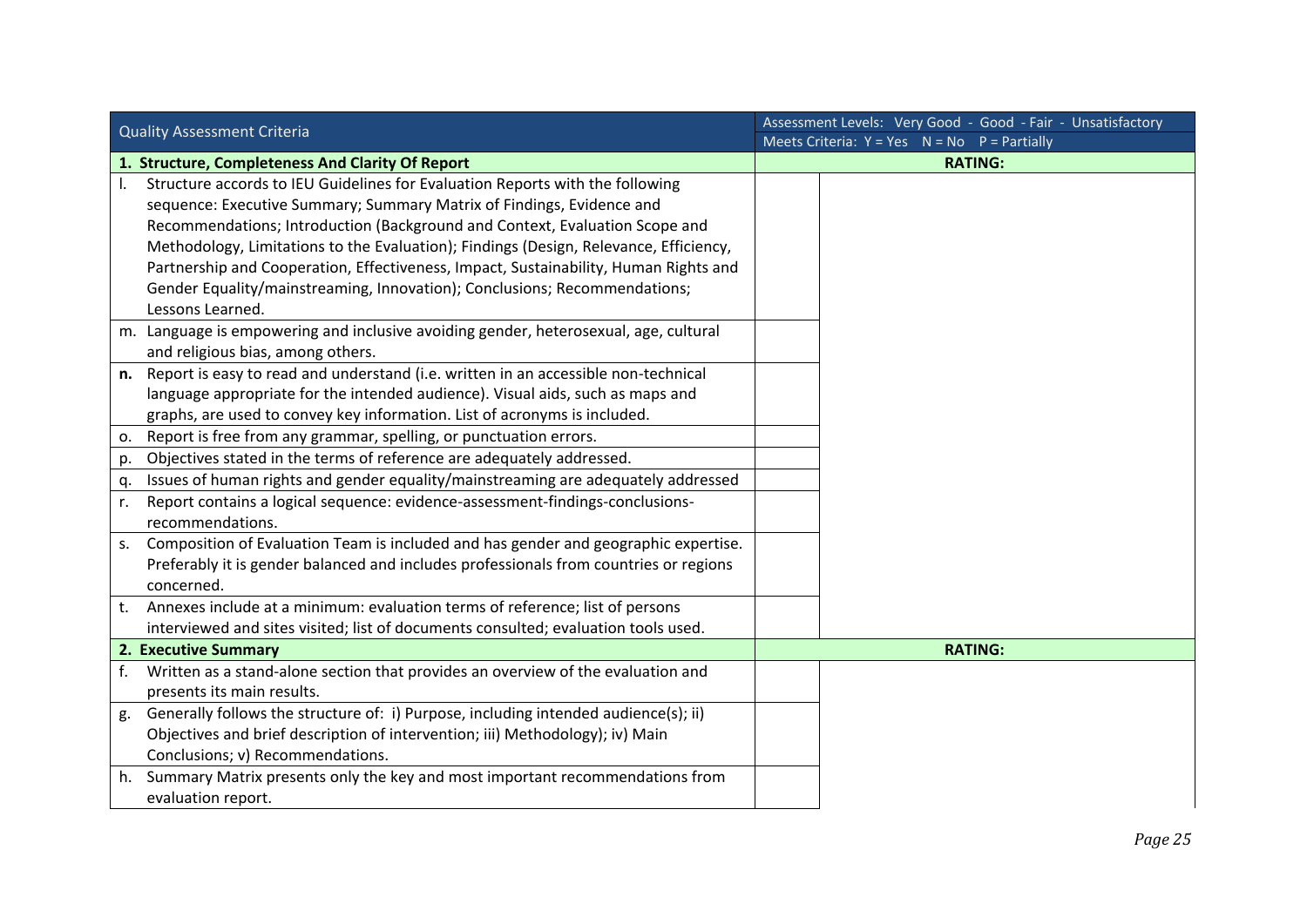| i. | Findings, sources and recommendations in the Summary Matrix are clear and                                                                                        |                |
|----|------------------------------------------------------------------------------------------------------------------------------------------------------------------|----------------|
|    | cohesive, and specify the stakeholder to whom they are addressed.                                                                                                |                |
|    | Maximum length 4 pages, excluding the Summary Matrix.                                                                                                            |                |
|    | 3. Evaluation Context And Purpose                                                                                                                                | <b>RATING:</b> |
| a. | Clear description of the project evaluated is presented.                                                                                                         |                |
| b. | Logic model and/or the expected results chain, and /or program theory (that at a                                                                                 |                |
|    | minimum identifies and links objectives, outcomes and indicators of the project) is                                                                              |                |
|    | clearly described                                                                                                                                                |                |
| c. | Context of key cultural, gender related, social, political, economic, demographic, and                                                                           |                |
|    | institutional factors are described, and the key stakeholders involved in the project                                                                            |                |
|    | implementation and their roles are identified.                                                                                                                   |                |
|    | d. Project's status is described including its phase of implementation and any significant                                                                       |                |
|    | changes (e.g. strategies, logical frameworks) that have occurred.                                                                                                |                |
| e. | Purpose of the evaluation is clearly defined, including why it was needed at that point                                                                          |                |
|    | in time, who needed the information, what information is needed, how the                                                                                         |                |
|    | information will be used, and the target audience.                                                                                                               |                |
|    |                                                                                                                                                                  |                |
|    | 4. Scope And Methodology                                                                                                                                         | <b>RATING:</b> |
| a. | Evaluation scope is clearly explained including the main evaluation criteria, questions                                                                          |                |
|    | and justification of what the evaluation did and did not cover.                                                                                                  |                |
| b. | Transparent description presented of methodology applied; how it was designed to                                                                                 |                |
|    | address the evaluation purpose, objectives, questions and criteria is explained.                                                                                 |                |
| c. | Methodology allows for drawing causal connections between output and expected                                                                                    |                |
|    | outcomes                                                                                                                                                         |                |
| d. | Gender sensitive methodology aware of power relations during an evaluation process,                                                                              |                |
|    | inclusive and participatory.                                                                                                                                     |                |
| e. | Data collection methods and analysis, and data sources are clearly described; as are                                                                             |                |
|    | the rationale for selecting them, and their limitations are clearly described. Reference                                                                         |                |
|    | indicators and benchmarks are included where relevant.                                                                                                           |                |
| f. | Sampling frame clearly described and includes area and population to be                                                                                          |                |
|    | represented, rationale for selection, mechanics of selection including whether<br>random, numbers selected out of potential subjects, and limitations of sample. |                |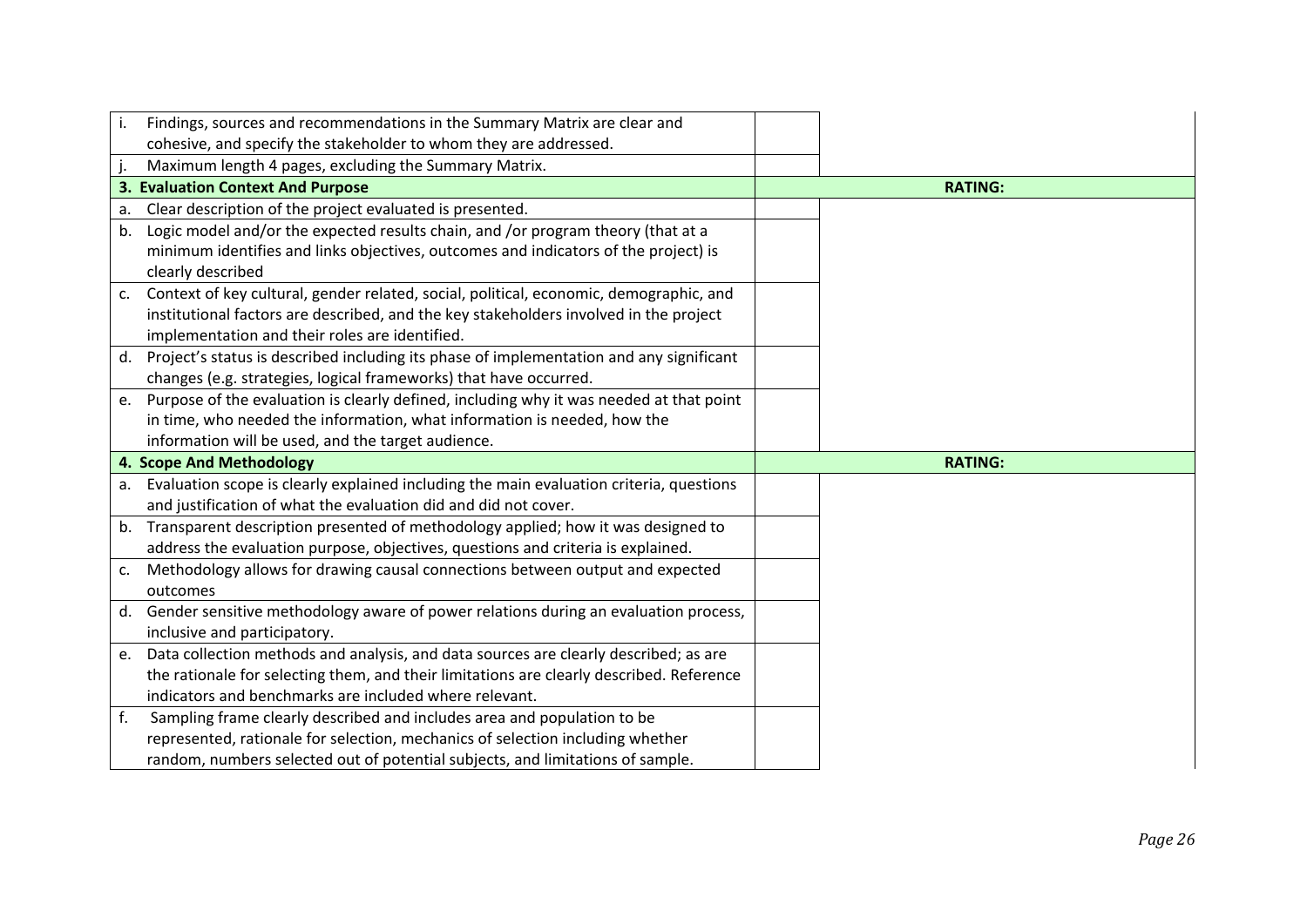| g.          | Methods are appropriate for analysing gender equality/mainstreaming and human             |                |                |
|-------------|-------------------------------------------------------------------------------------------|----------------|----------------|
|             | rights issues identified in evaluation scope                                              |                |                |
|             | h. High degree of participation of internal and external stakeholders, including the Core |                |                |
|             | Learning Partners, throughout the evaluation process is planned for and made              |                |                |
|             | explicit. When there are thematic or approach gaps (i.e. gender                           |                |                |
|             | equality/mainstreaming) among stakeholders, other key informants not directly             |                |                |
|             | involved in the project were invited for consultation.                                    |                |                |
|             | 5. Reliability of Data                                                                    | <b>RATING:</b> |                |
|             | To ensure quality of data and robust data collection processes                            |                |                |
|             | a. Triangulation principles (using multiple sources of data and methods) were applied to  |                |                |
|             | validate findings.                                                                        |                |                |
|             | b. Qualitative and quantitative data sources were used, and included the range of         |                |                |
|             | stakeholder groups and additional key informants (when necessary) defined in              |                |                |
|             | evaluation scope.                                                                         |                |                |
| $c_{\cdot}$ | Limitations that emerged in primary and secondary data sources and collection             |                |                |
|             | processes (bias, data gaps, etc.) are identified and, if relevant, actions taken to       |                |                |
|             | minimize such issues are explained.                                                       |                |                |
| d.          | Evidence provided of how data was collected with a sensitivity to issues of               |                |                |
|             | discrimination and other ethical considerations.                                          |                |                |
|             | e. Adequate disaggregation of data by relevant stakeholder undertaken (gender,            |                |                |
|             | ethnicity, age, under-represented groups, etc.). If this has not been possible, it is     |                |                |
|             | explained.                                                                                |                |                |
|             | <b>6. FINDINGS AND ANALYSIS</b>                                                           |                | <b>RATING:</b> |
|             | To ensure sound analysis and credible findings                                            |                |                |
|             | <b>Findings</b>                                                                           | $\blacksquare$ |                |
| f.          | Have been formulated clearly, take into account any identified benchmarks, and are        |                |                |
|             | based on rigorous analysis of the data collected.                                         |                |                |
| g.          | Address all evaluation criteria and questions raised in the ToR including relevance,      |                |                |
|             | efficiency, effectiveness, impact and sustainability, as well as UNODC's additional       |                |                |
|             | criteria of design, partnership and cooperation, innovation, and the cross-cutting        |                |                |
|             | themes of human rights and gender.                                                        |                |                |
| h.          | Address any limitations or gaps in the evidence and discuss any impacts on                |                |                |
|             | responding to evaluation questions raised in ToR.                                         |                |                |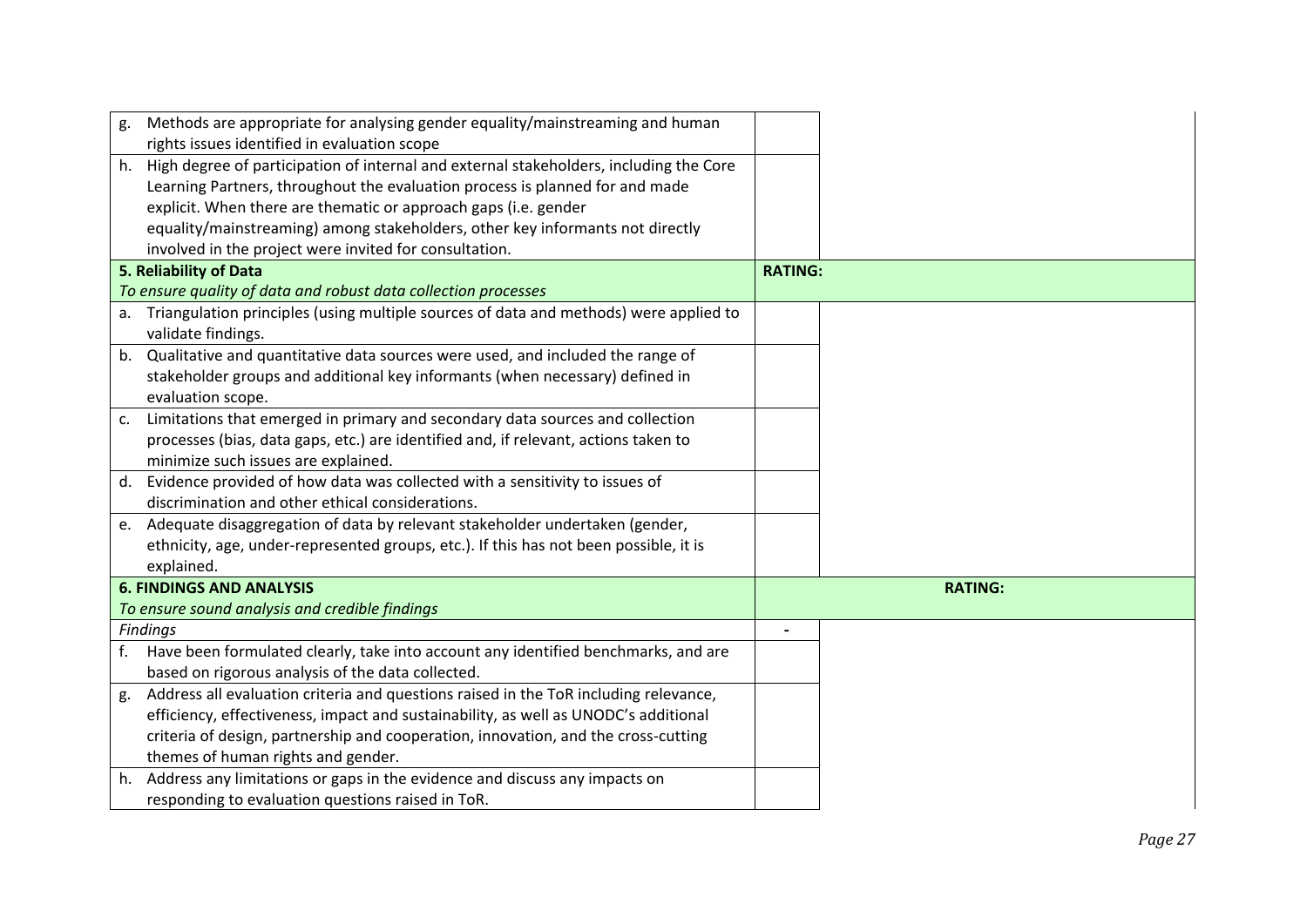| Discuss any variances between planned and actual results of the project (in terms of<br>i.                                                  |                |
|---------------------------------------------------------------------------------------------------------------------------------------------|----------------|
| objectives, outcomes, outputs).                                                                                                             |                |
| Are presented in a clear manner.                                                                                                            |                |
| Analysis                                                                                                                                    |                |
| Interpretations are based on carefully described assumptions.<br>f.                                                                         |                |
| Contextual factors are identified (including reasons for accomplishments and failures,<br>g.<br>and continuing constraints).                |                |
| Cause and effect links between an intervention and its end results (including<br>h.<br>unintended results) are explained.                   |                |
| Includes substantive analysis of gender equality/mainstreaming issues<br>i.                                                                 |                |
| Includes substantive analysis of human rights issues.                                                                                       |                |
| 7. CONCLUSIONS                                                                                                                              | <b>RATING:</b> |
| Take into consideration all evaluation criteria and questions, including human rights<br>g.<br>and gender equality/mainstreaming criteria.  |                |
| h. Have been formulated clearly and are based on findings and substantiated by                                                              |                |
| evidence collected.                                                                                                                         |                |
| Convey the evaluators' unbiased judgement of the intervention<br>i.                                                                         |                |
| Developed with the involvement of relevant stakeholders.                                                                                    |                |
| Present a comprehensive picture of both the strengths and weaknesses of the project.<br>k.                                                  |                |
| Go beyond the findings and provide a thorough understanding of the underlying<br>I.<br>issues of the project and add value to the findings. |                |
| <b>8. RECOMMENDATIONS</b>                                                                                                                   | <b>RATING:</b> |
| Clearly formulated, based on the conclusions, substantiated by evidence collected.<br>g.                                                    |                |
| Address flaws, if any, in project's data acquisition processes.<br>h.                                                                       |                |
| Are specific, realistic, time-bound and actionable, and of a manageable number.<br>i.                                                       |                |
| Are clustered and prioritized.                                                                                                              |                |
| Reflect stakeholders' consultations whilst remaining balanced and impartial<br>k.                                                           |                |
| Clearly identify a target group for action.<br>I.                                                                                           |                |
| 9. LESSONS LEARNED                                                                                                                          | <b>RATING:</b> |
| Are correctly identified, innovative and add value to common knowledge.<br>d.                                                               |                |
| e. Are based on specific evidence and analysis drawn from the evaluation.                                                                   |                |
| Have wider applicability and relevance to the specific subject and context.<br>f.                                                           |                |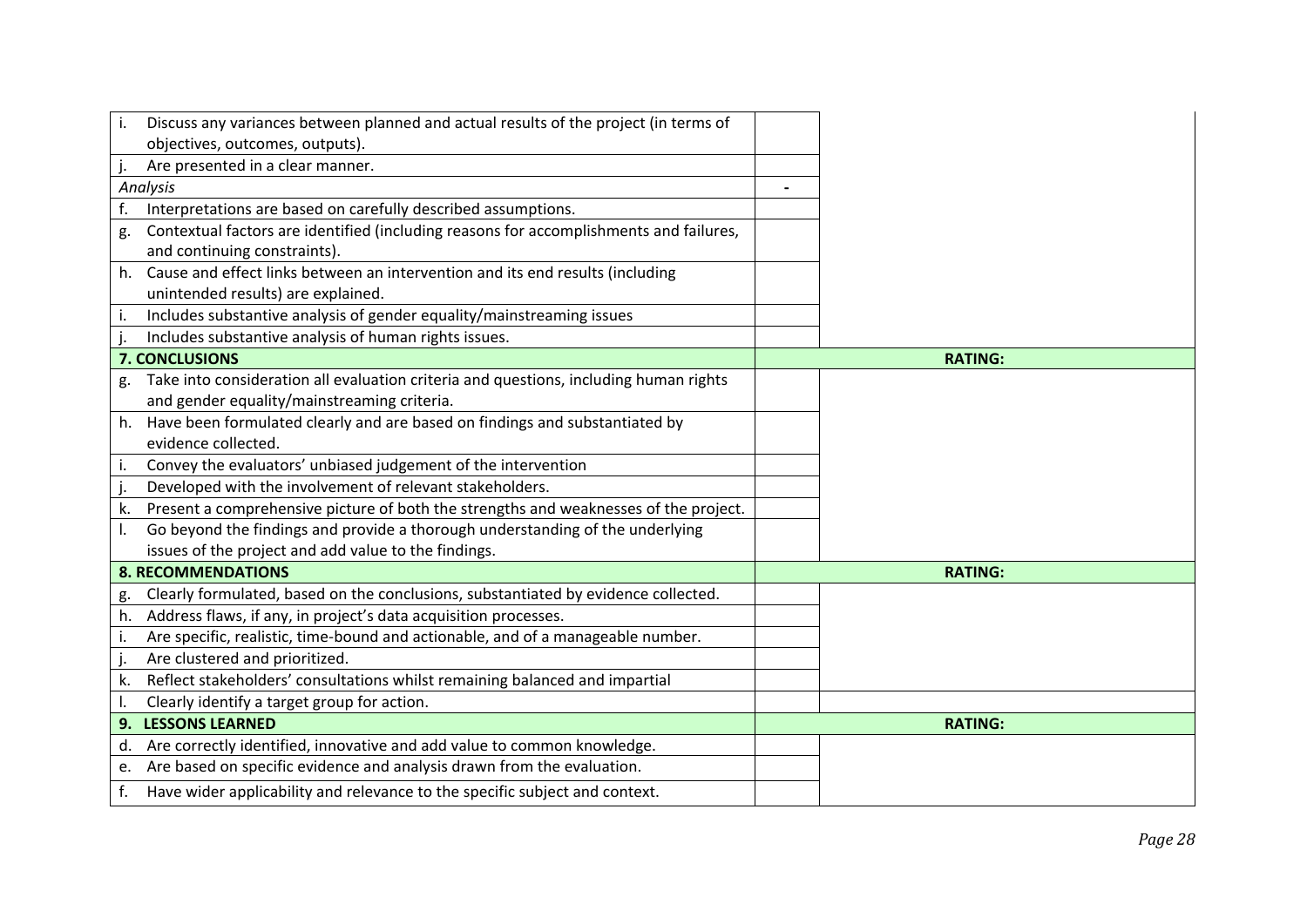### **SCORING**

|                                         | <b>Points Per</b> | <b>Points Awarded</b> |                                |                            |                       |
|-----------------------------------------|-------------------|-----------------------|--------------------------------|----------------------------|-----------------------|
| <b>Element Of The Evaluation</b>        | <b>Category</b>   | <b>Very Good</b>      | Good                           | Fair                       | <b>Unsatisfactory</b> |
| <b>Presentation And Completeness</b>    | 10                |                       |                                |                            |                       |
| <b>Executive Summary</b>                | 5                 |                       |                                |                            |                       |
| <b>Evaluation Context And Purpose</b>   | 5                 |                       |                                |                            |                       |
| <b>Evaluation Scope And Methodology</b> | 10                |                       |                                |                            |                       |
| Reliability Of Data                     | 5                 |                       |                                |                            |                       |
| <b>Findings And Analysis</b>            | 35                |                       |                                |                            |                       |
| <b>Conclusions</b>                      | 10                |                       |                                |                            |                       |
| Recommendations                         | 15                |                       |                                |                            |                       |
| Lessons Learned                         | 5                 |                       |                                |                            |                       |
| <b>Total Maximum Score</b>              | 100               |                       |                                |                            |                       |
|                                         |                   | Very Good -> very     | <b>Good -&gt;</b> confident to | <b>Fair -&gt; use with</b> | Unsatisfactory ->     |
|                                         |                   | confident to use      | use                            | caution                    | not confident to use  |

## **ASSESSMENT OF THE INTEGRATION OF GENDER EQUALITY AND EMPOWERMENT OF WOMEN (GEEW) for UN-SWAP**

|    | <b>Quality Assessment Criteria</b>                                                                                                                                                       | <b>Comments</b> | Score (0-3) |
|----|------------------------------------------------------------------------------------------------------------------------------------------------------------------------------------------|-----------------|-------------|
|    | GEEW is integrated in the evaluation scope of analysis and<br>indicators are designed in a way that ensures GEEW-related data                                                            |                 |             |
|    | will be collected.                                                                                                                                                                       |                 |             |
|    | Evaluation criteria and evaluation questions specifically address<br>how GEEW has been integrated into design, planning,<br>implementation of the intervention and the results achieved. |                 |             |
| k. | Gender-responsive evaluation methodology, methods and tools,<br>and data analysis techniques are selected.                                                                               |                 |             |
|    | Evaluation findings, conclusions and recommendations reflect a<br>gender analysis.                                                                                                       |                 |             |